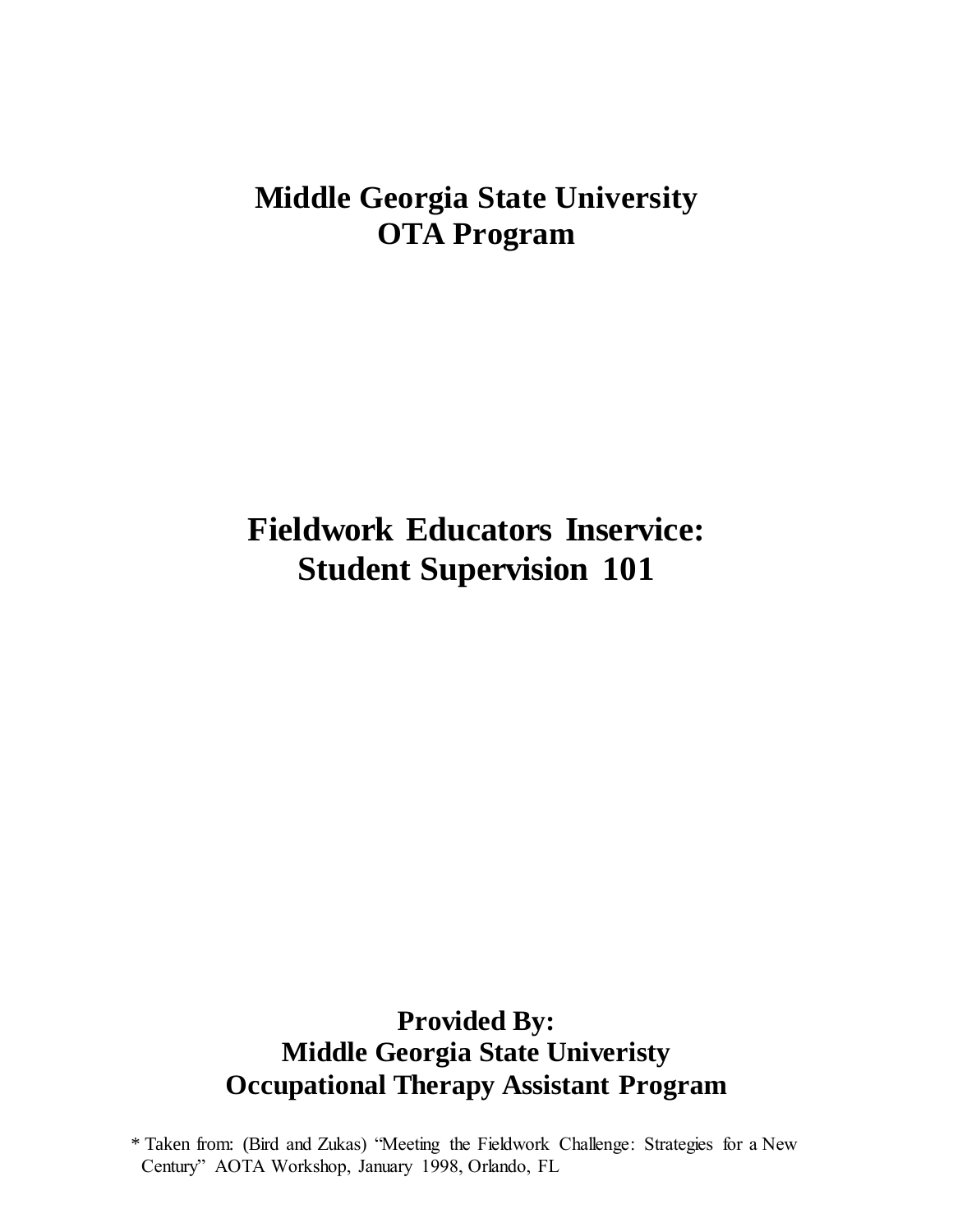# **STUDENT SUPERVISION 101**

# AGENDA

|      | Welcome/ Warm up/ Objectives                                | 15 min.                   |
|------|-------------------------------------------------------------|---------------------------|
| Н.   | Lecture—Definition of Roles<br>- Teaching & Learning Styles | 30 min.                   |
|      | <b>Questionnaire Activity</b>                               |                           |
| III. | Wrap Up/ Questions/ Assessment                              | $15 \text{ min.}$<br>1 hr |

# **OBJECTIVES**

Upon completion of this inservice, the participant will be able to:

- 1. Define roles of supervisor and student
- 2. Identify and describe a personal teaching style
- 3. Identify and describe individual Student learning styles and ways to adapt supervision to these.

## **Instructor: Jessica Pipkin, COTA/L Fieldwork Coordinator MGA OTA Program**

# **Developed By: Dee Stanfield, MHE, OTR/L**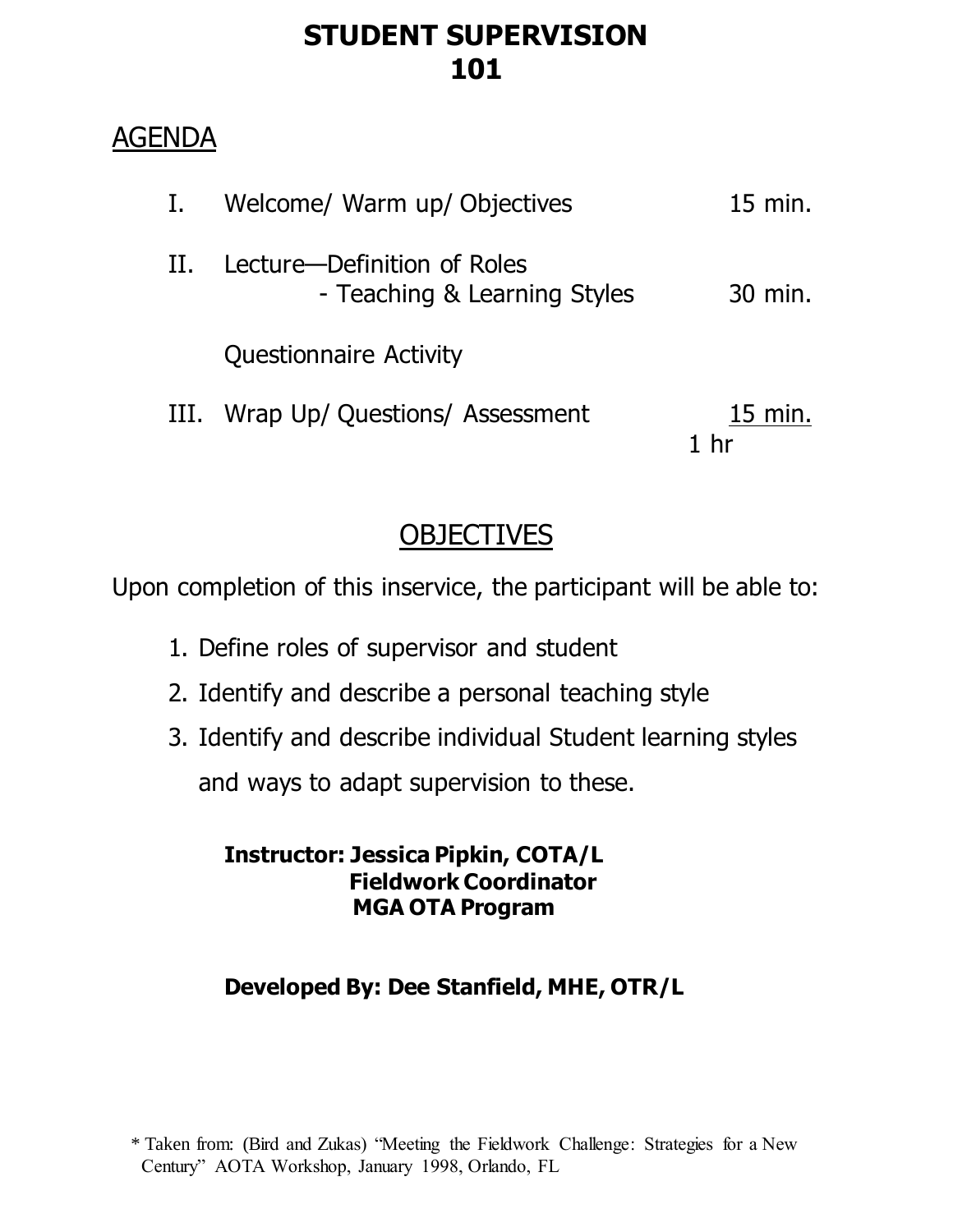### **Teaching Style Assessment**

This assessment was adapted from material presented at "Meeting the Fieldwork Challenge: Strategies for a New Century" January 1998, Orlando, Florida.

Please circle the number that best matches your teaching style.

| me |                                                                                                                                                                                                                       | unlike me |  |                   |  | $1 - 2 - 3 - 4 - 5$<br>like |  |
|----|-----------------------------------------------------------------------------------------------------------------------------------------------------------------------------------------------------------------------|-----------|--|-------------------|--|-----------------------------|--|
|    | 1. I teach because I value personal growth,<br>my own as will as the student's. I am<br>open and talk about my own feelings. I<br>want students to know I exist beyond the<br>work place.                             |           |  |                   |  | $1 - 2 - 3 - 4 - 5$         |  |
|    | 2. I am a subject matter expert and am<br>Information-giver. I am very<br>knowledgeable and students can learn<br>much from me.                                                                                       |           |  |                   |  | $1 - 2 - 3 - 4 - 5$         |  |
|    | 3. Students look up to me. I have lots of<br>5<br>Energy and enthusiasm for what I am<br>doing. I may not be an expert but I can<br>be a model for living.                                                            |           |  | $1 - 2 - 3 - 4 -$ |  |                             |  |
|    | 4. I expect work to be handed in on time<br>and done correctly. It is my job to evaluate<br>the student's performance.                                                                                                |           |  |                   |  | $1 - 2 - 3 - 4 - 5$         |  |
|    | 5. I don't feel comfortable telling the student<br>what they are suppose to learn. I want to<br>enable people to learn what they think is<br>important. My job is to respond to the<br>learning goals of the student. |           |  |                   |  | $1 - 2 - 3 - 4 - 5$         |  |
|    | 6. I see myself as a gate keeper for the<br>profession, a recruiter of some sorts. I<br>look for promising students and help them<br>fit into the profession. I feel a lot of<br>satisfaction when my students make   |           |  |                   |  | $1 - 2 - 3 - 4 - 5$         |  |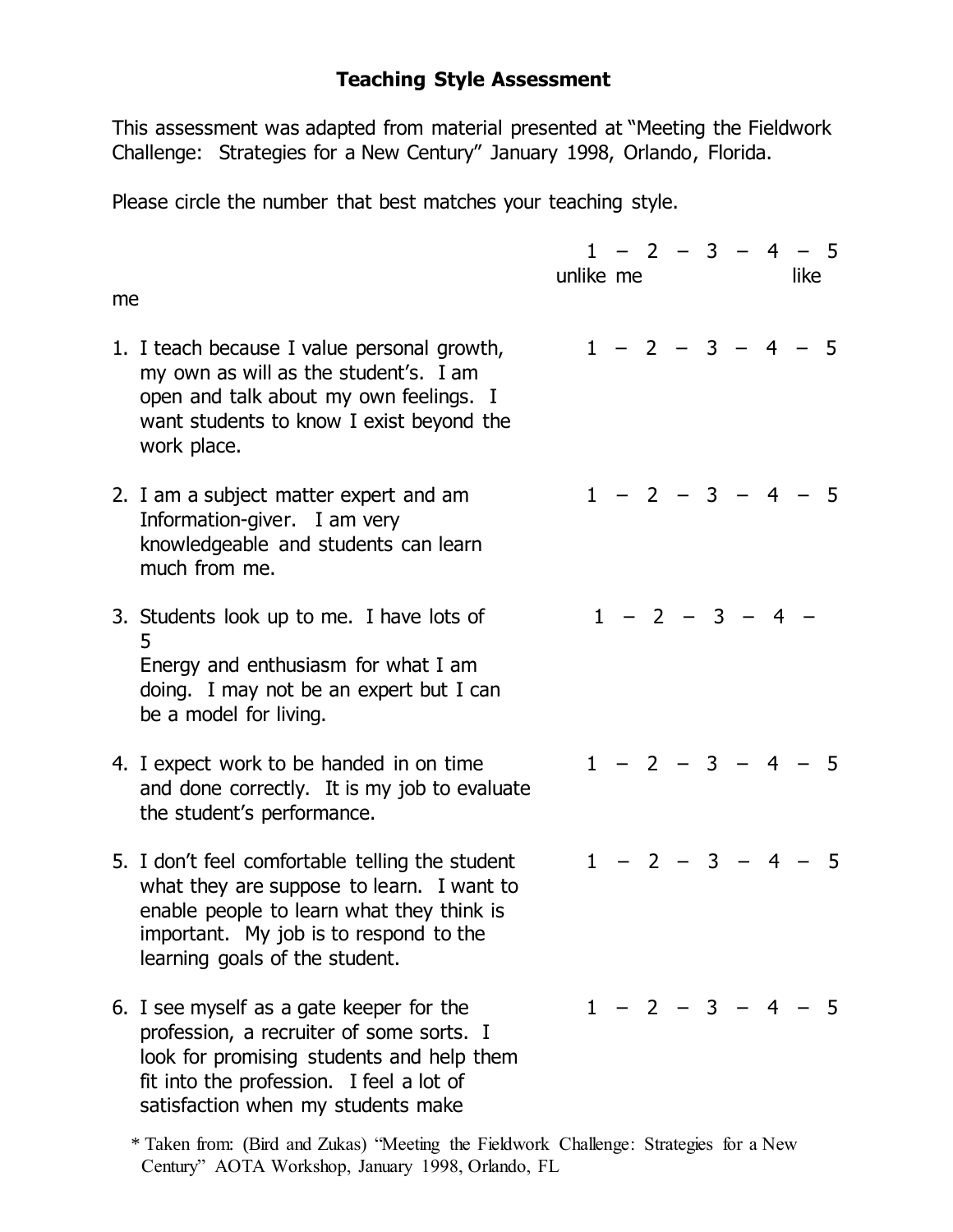achievements in the profession.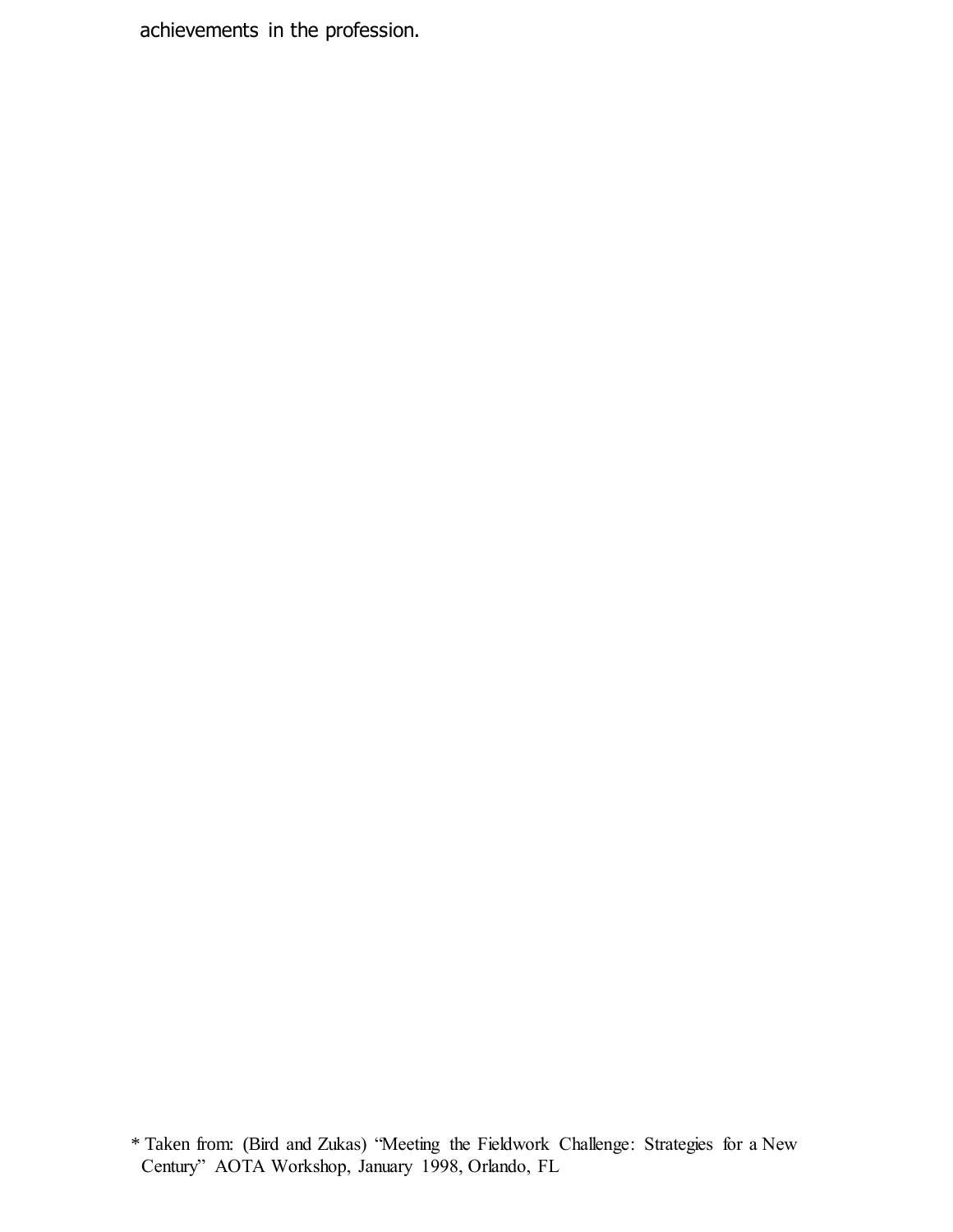## **Teaching Styles Answering/Interpretation Handout**

Remember there are no right and wrong answers. Most people are a combination of several types with one predominant type. This just helps you identify what you feel your role in supervision is and how you are most comfortable.

If you scored in the upper ranges of question  $#1$ , you can be seen as:

**Type F - "The Person"** You put much value on being a good human being and a real person. You see teaching as a dynamic social system. You value an atmosphere of trust and openness.

If you scored in the upper ranges of question #2, you can be seen as:

**Type A - "The Expert"** You are a charismatic leader who people frequently admire. You want to inspire your students to do great things in the profession as well as personally.

If you scored in the upper ranges of question #4, you can be seen as:

**Type B – "Formal Authority"** You expect professionalism on the part of your student. If its your job to evaluate performance. You like to be in control of the learning situation. You want respect for your students.

If you scored in the upper ranges of question #5, you can be seen as:

**Type D - "Facilitator"** You tend to take people on their own terms. You listen and ask lots of questions. You try to enable the student without lots of strict rules. You feel comfortable with flexibility.

If you scored in the upper ranges of question #6, you can be seen as:

**Type C - "Socializing Agent"** You see your role as helping new recruits into the circle of occupational therapy. You believe in a personal, mentoring type relationship and receive satisfaction at helping others grow in profession.

(Adopted from material at Meeting the Fieldwork Challenge: Strategies for a New Century January 1998, Orlando, FL.)

 <sup>\*</sup> Taken from: (Bird and Zukas) "Meeting the Fieldwork Challenge: Strategies for a New Century" AOTA Workshop, January 1998, Orlando, FL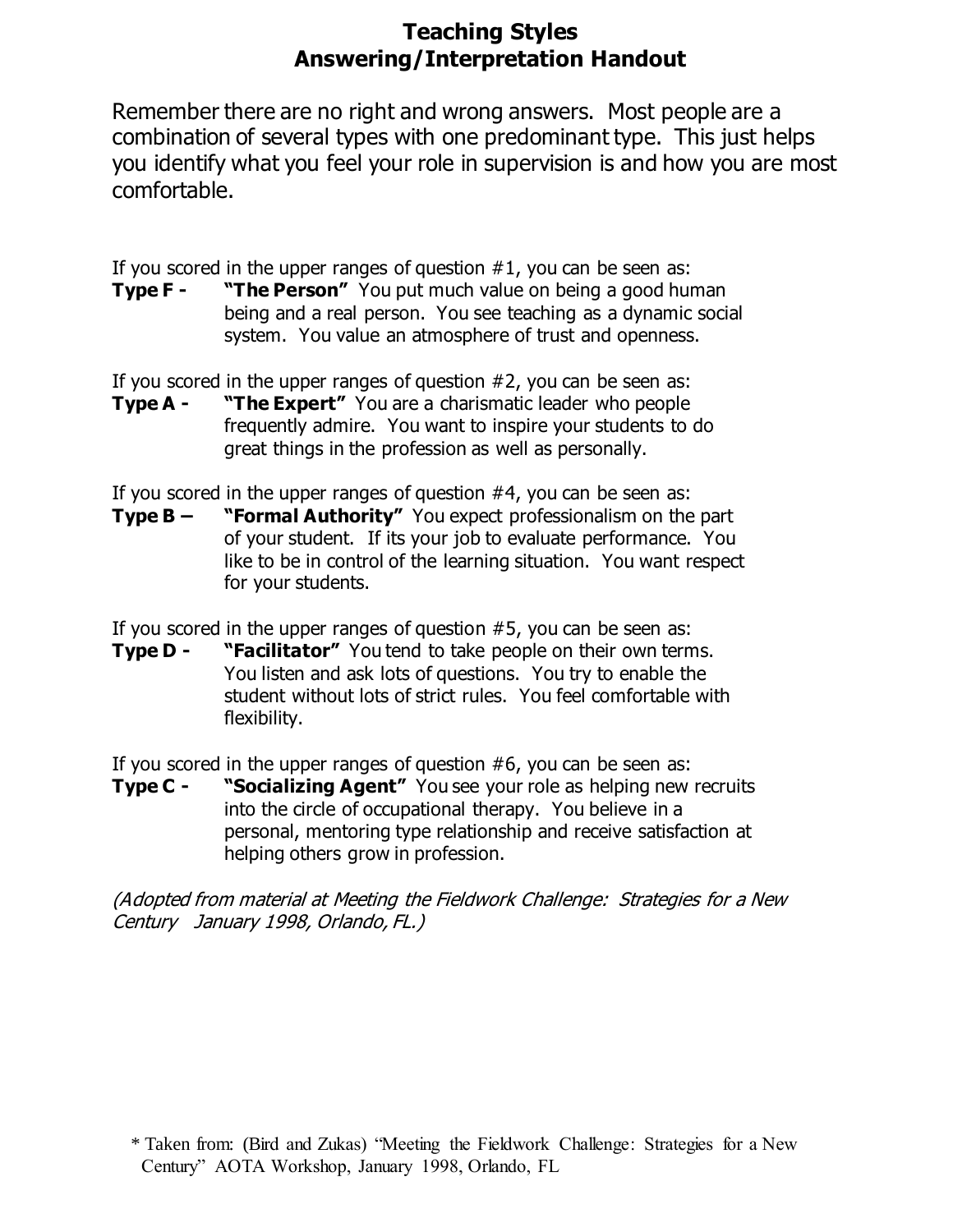### **STUDENT LEARNING STYLES**

### **Independent:**

This response style is characteristic of students who like to think for themselves. They prefer to work on their own, but will listen to the ideas of others in the classroom. They learn the content they feel is important and are confident in their learning abilities.

### **Avoidant:**

This response style is typical of students who are not interested in learning course content in the traditional classroom. They do not participate with students and teachers in the classroom. They are uninterested or overwhelmed by what goes on in classes.

### **Collaborative:**

This style is typical of students who feel they can learn the most by sharing their ideas and talents. They cooperate with teachers and peers and like to work with others. They see the classroom as a place for social interaction as well as content learning.

## **Dependent:**

This style is characteristic of students who show little intellectual curiosity and who learn only what is required. They see teachers and peers as sources of structure and support. They look to authority figures for guidelines and want to be told what to do.

## **Competitive:**

This response style is exhibited by students who learn material in order to perform better than others in the class. They feel they must compete with other students in the class for the rewards of the classroom, such as grades or teacher's attention. They view the classroom as a win-lose situation, where they must always win.

## **Participant:**

This style is characteristic of students who want to learn course content and like to go to class. They take responsibility for getting the most out of class and participate with others when told to do so. They feel that they should take part in as much of the class related activity as possible but they do little that is not part of the course outline

 <sup>\*</sup> Taken from: (Bird and Zukas) "Meeting the Fieldwork Challenge: Strategies for a New Century" AOTA Workshop, January 1998, Orlando, FL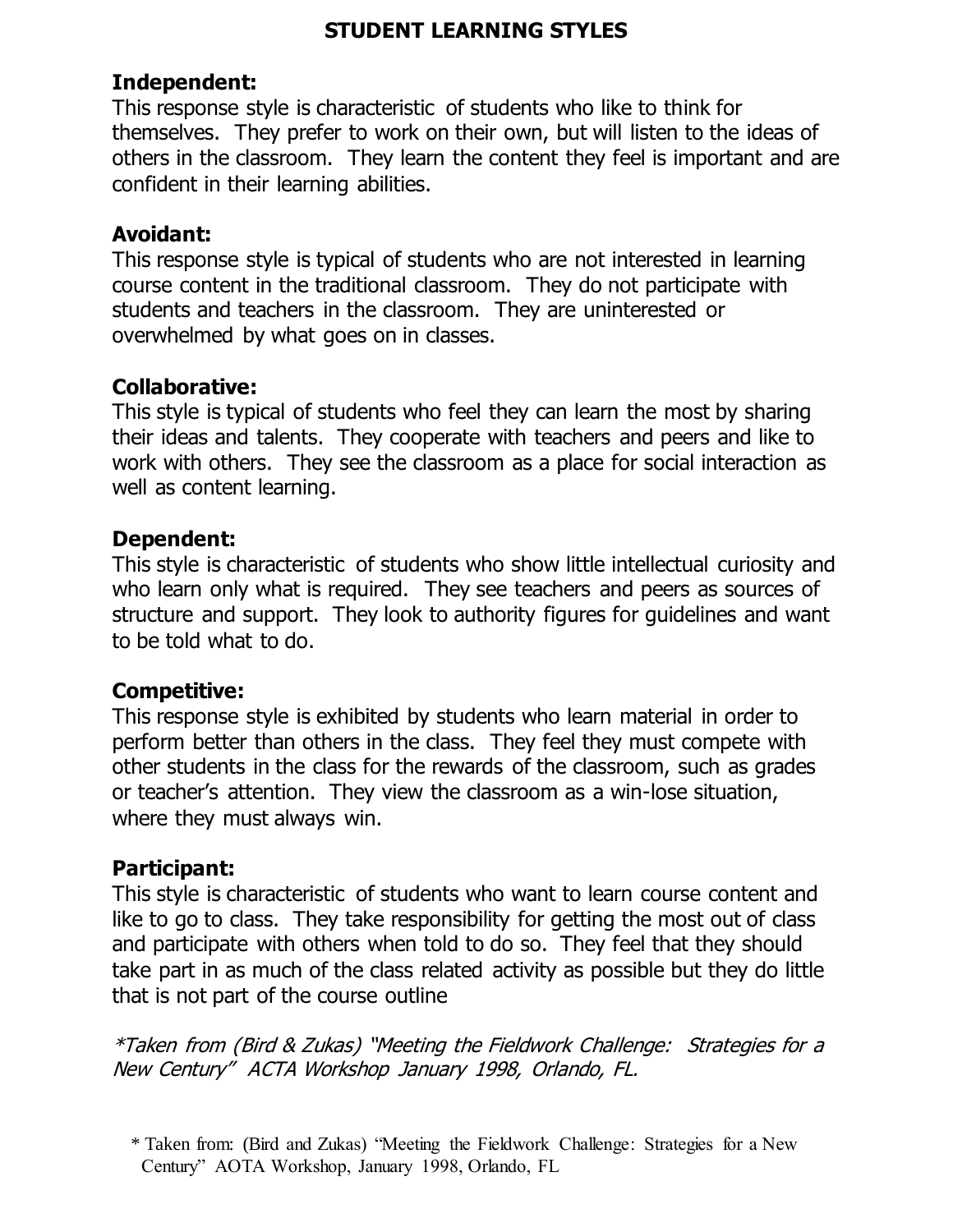## **STUDENT LEARNING STYLES QUESTIONNAIRE: GENERAL FORM**

The following questionnaire has bee designed to help you clarify your attitudes and feelings toward the courses you have taken in college and to identify your preferred learning style(s). Remember, formulate your answers with regard to your general attitudes and feelings toward your courses.

Write your answers on the enclosed questionnaire. To the left of each question number, write the number that best explains how you feel about the statement as follows:

Mark 1 if you *strongly disagree* with the statement. Mark 2 if you *moderately disagree* with the statement. Mark 3 if you are *undecided*. Mark 4 if you *moderately agree* with the statement. Mark 5 if you *strongly agree* with the statement.

- 1. Most of what I know, I learned on my own.
- \_\_\_ 2. I have a difficult time paying attention during class sessions.
- \_\_\_ 3. I find the ideas of other students relatively useful for helping me to understand the course material.
- \_\_\_ 4. I think a teacher who lets students do whatever they want is not doing his job well.
- \_\_\_ 5. I like other students to know when I have done a good job.
- \_\_\_ 6. I try to participate as much as I can in all aspects of a course.
- \_\_\_ 7. I study what is important to me and not necessarily what the instructor says is important.
- \_\_\_ 8. I feel that I have to attend class rather than feeling that I want to attend.
- \_\_\_ 9. I think an important part of classes is to learn to get along with other people.
- \_\_\_ 10. I accept the structure a teacher sets for a course.

 <sup>\*</sup> Taken from: (Bird and Zukas) "Meeting the Fieldwork Challenge: Strategies for a New Century" AOTA Workshop, January 1998, Orlando, FL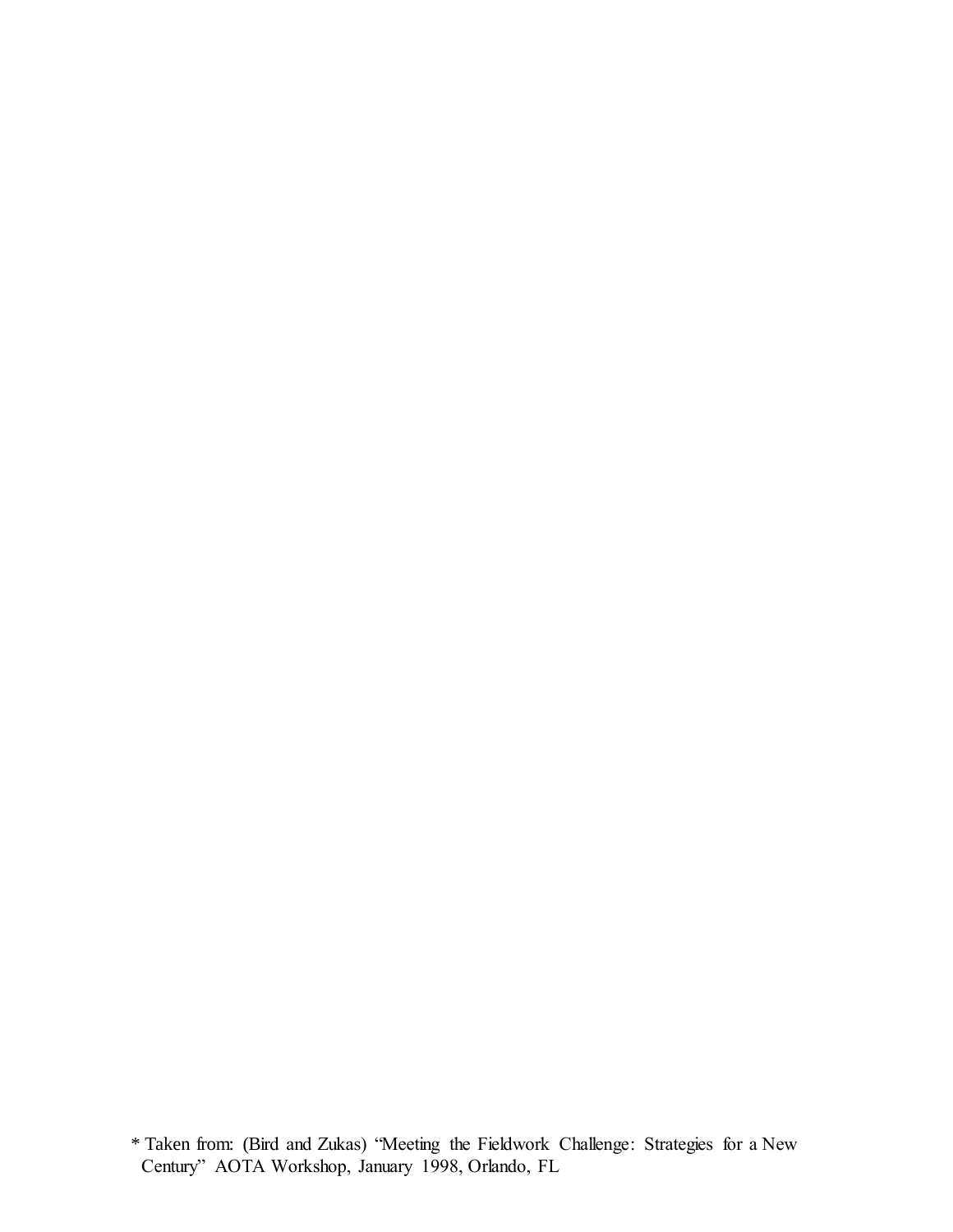Student Learning Styles Questionnaire, cont'd

- 11. To get ahead in class, I think sometimes you have to step on the toes of the other people.
- 12. I do not have trouble paying attention in classes.
- 13. I think I can determine what the important content issues are in a course.
- 14. If I do not understand course material, I just forget about it.
- \_\_\_ 15. I think students can learn more by sharing their ideas than by keeping their ideas to themselves.
- \_\_\_ 16. I think teachers should clearly state what they expect from students.
- \_\_\_ 17. I think students have to be aggressive to do well in school.
- 18. I get more out of going to class than staying at home.
- \_\_\_ 19. I feel that my ideas about content often as good as those in a textbook.
- \_\_\_ 20. I try to spend as little time as possible on a course outside of class.
- 21. I like to study for tests with other students.
- \_\_\_ 22. I like tests taken right out of the book.
- 23. I feel that I must compete with the other students to get a grade.
- \_\_\_ 24. I attend classes because I want to learn something.
- \_\_\_ 25. I am confident in my abilities to learn important course material.
- \_\_\_ 26. School does not really interest me.
- \_\_\_ 27. I think students should be encouraged to work together.
- \_\_\_ 28. I feel the facts presented in textbooks and lectures are correct.
- \_\_\_ 29. I like the teacher to notice me.
- \_\_\_ 30. I feel that classroom activities are generally interesting.
- \_\_\_ 31. I like to think things through for myself before a teacher lectures on course material.
- \_\_\_ 32. I seldom get excited about material covered in a course.
- 33. I prefer not to work alone on assignments.
- \_\_\_ 34. Before working on a class project, I try to get the approval of the instructor.

### \*Taken from (Bird & Zukas) "Meeting the Fieldwork Challenge: Strategies for a New Century" ACTA Workshop January 1998, Orlando, FL.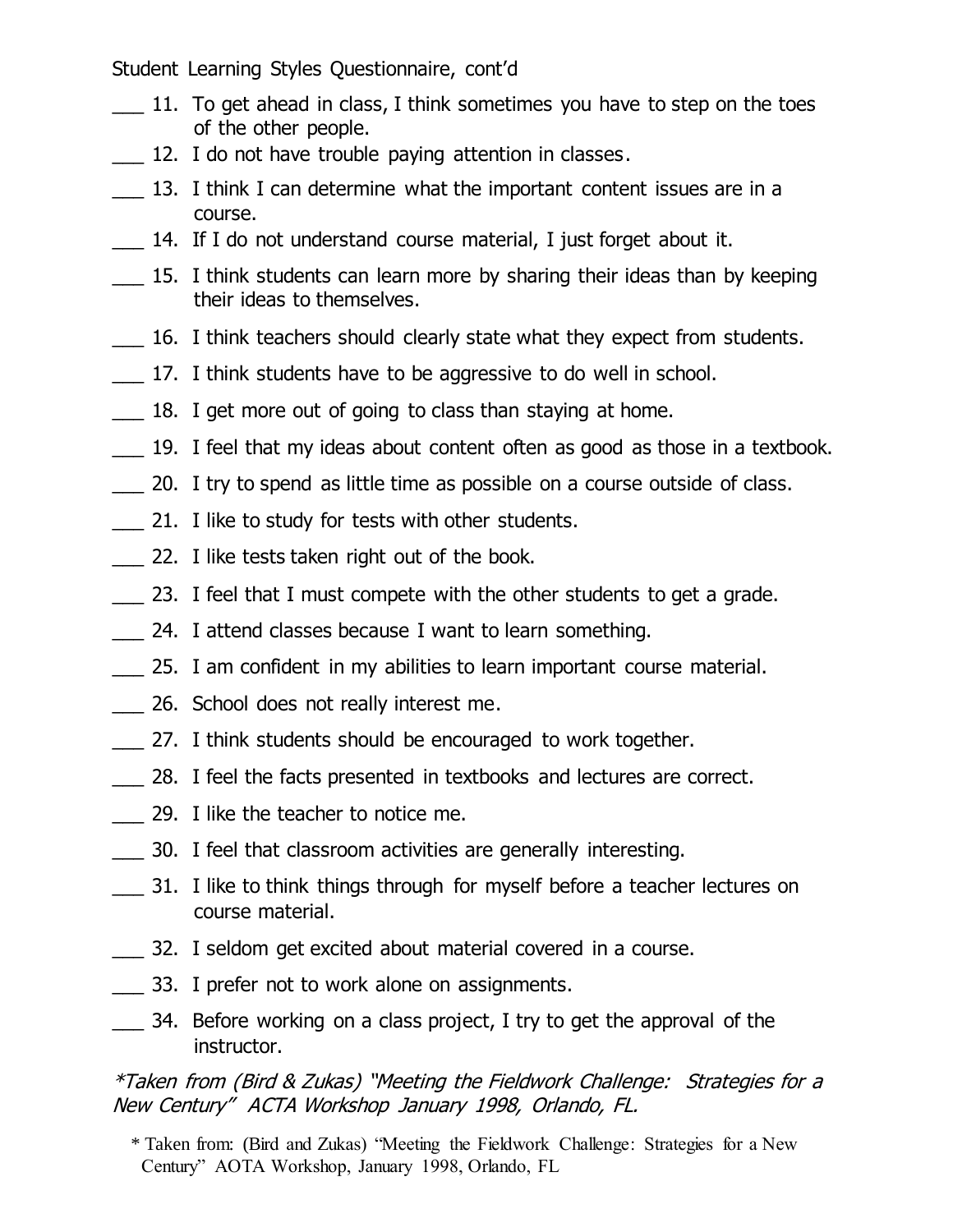Student Learning Styles Questionnaire, cont'd

- \_\_\_ 35. To do well in a course, I have to compete with the other students for the teacher's attention.
- \_\_\_ 36. I do my assignments before reading other things that interest me.
- \_\_\_ 37. I do not like a lot of structure in a class.
- 38. I have given up trying to learn anything from going to class.
- \_\_\_ 39. I like to hear what other students think about the issues raised in class.
- \_\_\_ 40. I think teachers are the best judges of what is important in a course.
- 41. During class discussion I feel that I have to compete with the other students to get my ideas across.
- 42. I think classes are very worthwhile.
- \_\_\_ 43. I work on class related projects (e.g., studying for exams, preparing term papers) by myself.
- 44. I feel that classroom activities are generally boring.
- \_\_\_ 45. I prefer to work in groups rather than alone on class projects.
- \_\_\_ 46. I try my best to do assignments the way the professor says they should be done.
- \_\_\_ 47. I like to see if I can get the answers to problems or questions before anybody else in class does.
- \_\_\_ 48. I am eager to learn about areas covered in class.
- \_\_\_ 49. I do assignments my own way without checking with other students about how they are going to do them.
- \_\_\_ 50. I do not feel that I miss anything if I cut class.
- \_\_\_ 51. I like to talk to other students outside of class about the ideas and issues raised in class.
- \_\_\_ 52. I tend not to think or work on problems or issues in a field unless they were first covered in the text or lectures.
- \_\_\_ 53. I think students are hurting themselves if they share their notes and ideas with other students before an exam.
- 54. I feel that I can really learn something in a course.
- \_\_\_ 55. I feel that too much assigned work keeps students from developing their own ideas.
- \_\_\_ 56. I am in school only to get a degree.
- \_\_\_ 57. I try to get to know other students in my classes on a personal level.

 <sup>\*</sup> Taken from: (Bird and Zukas) "Meeting the Fieldwork Challenge: Strategies for a New Century" AOTA Workshop, January 1998, Orlando, FL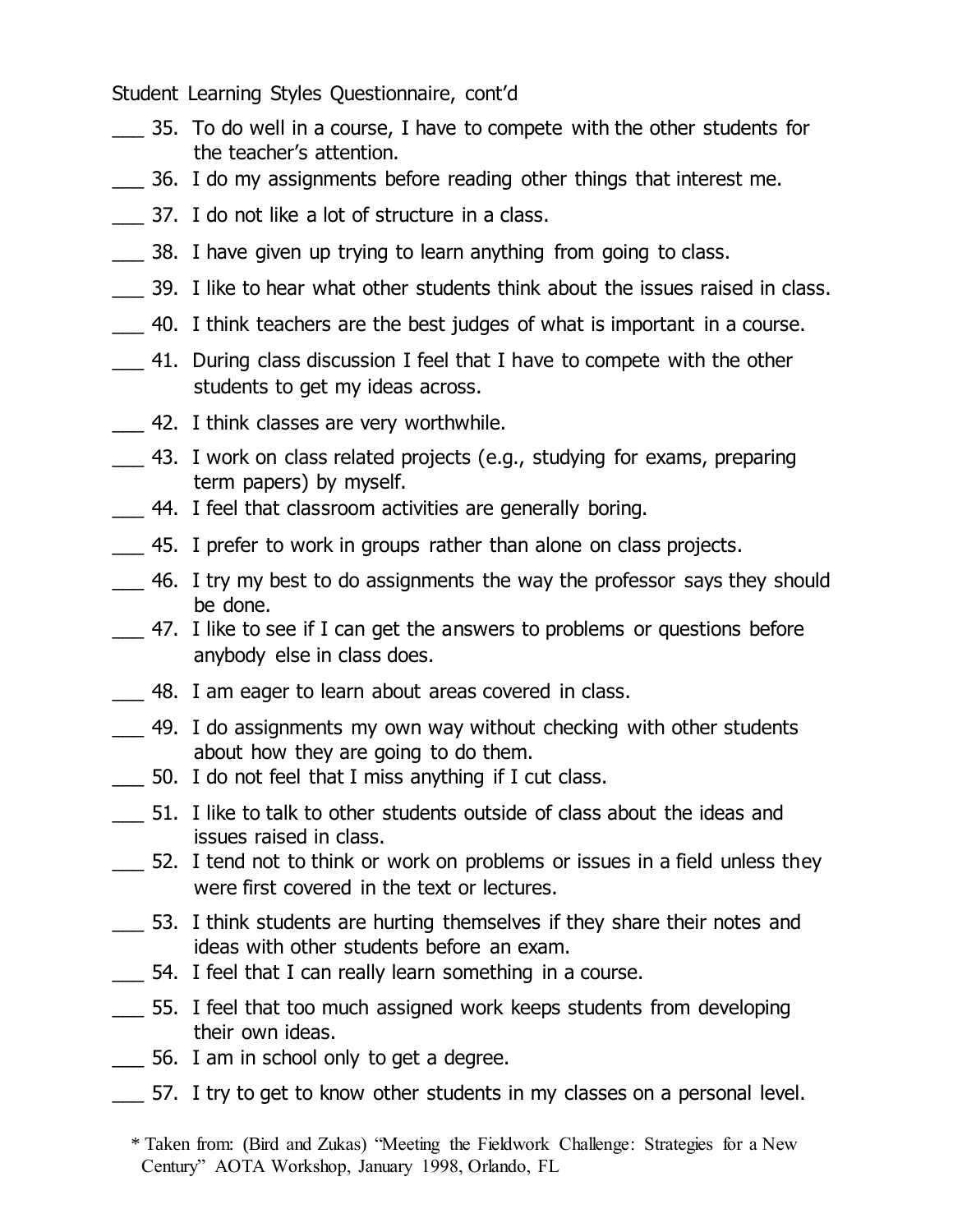- \_\_\_ 58. I think too much class discussion prevents the teacher from covering enough required material.
- \_\_\_ 59. I like to know that I have done better than other students in my class.
- \_\_\_ 60. I do my assignments whether I think they are interesting or not.
- \_\_\_ 61. My ideas about content issues are often as good as those of the

instructor.

- \_\_\_ 62. I sit where the teacher is unlikely to notice me.
- \_\_\_ 63. I feel that students and teachers should develop the kind of relationship where a student can tell his teacher if he feels a course is not going

well.

- \_\_\_ 64. I feel that I can learn what is important by doing what the professor says.
- \_\_\_ 65. I think students should be graded according to how well they do in a class.
- \_\_\_ 66. I try to do the best that I can in my courses.
- \_\_\_ 67. I do not like a teacher to tell me what I have to learn.
- \_\_\_ 68. I study just hard enough to get by in a course.
- \_\_\_ 69. I like courses where students are encouraged to discuss course

material.

- \_\_\_ 70. I seldom try to learn things related to the course that are not covered in the text or lectures.
- \_\_\_ 71. I like to know how well the other students are doing on exams.
- \_\_\_ 72. I feel that I can get something out of going to class.
- \_\_\_ 73. I like courses where students are allowed to pursue topics that interest them.
- \_\_\_ 74. I prefer that the teacher never calls on me.
- \_\_\_ 75. I think learning should be cooperative effort between faculty and students.
- \_\_\_ 76. I think the teacher should emphasize the content that I must learn.
- \_\_\_ 77. I only help with other students when I feel it will not hurt me.
- \_\_\_ 78. I sit where I can be sure to hear the professor and see what he or she writes.
	- \* Taken from: (Bird and Zukas) "Meeting the Fieldwork Challenge: Strategies for a New Century" AOTA Workshop, January 1998, Orlando, FL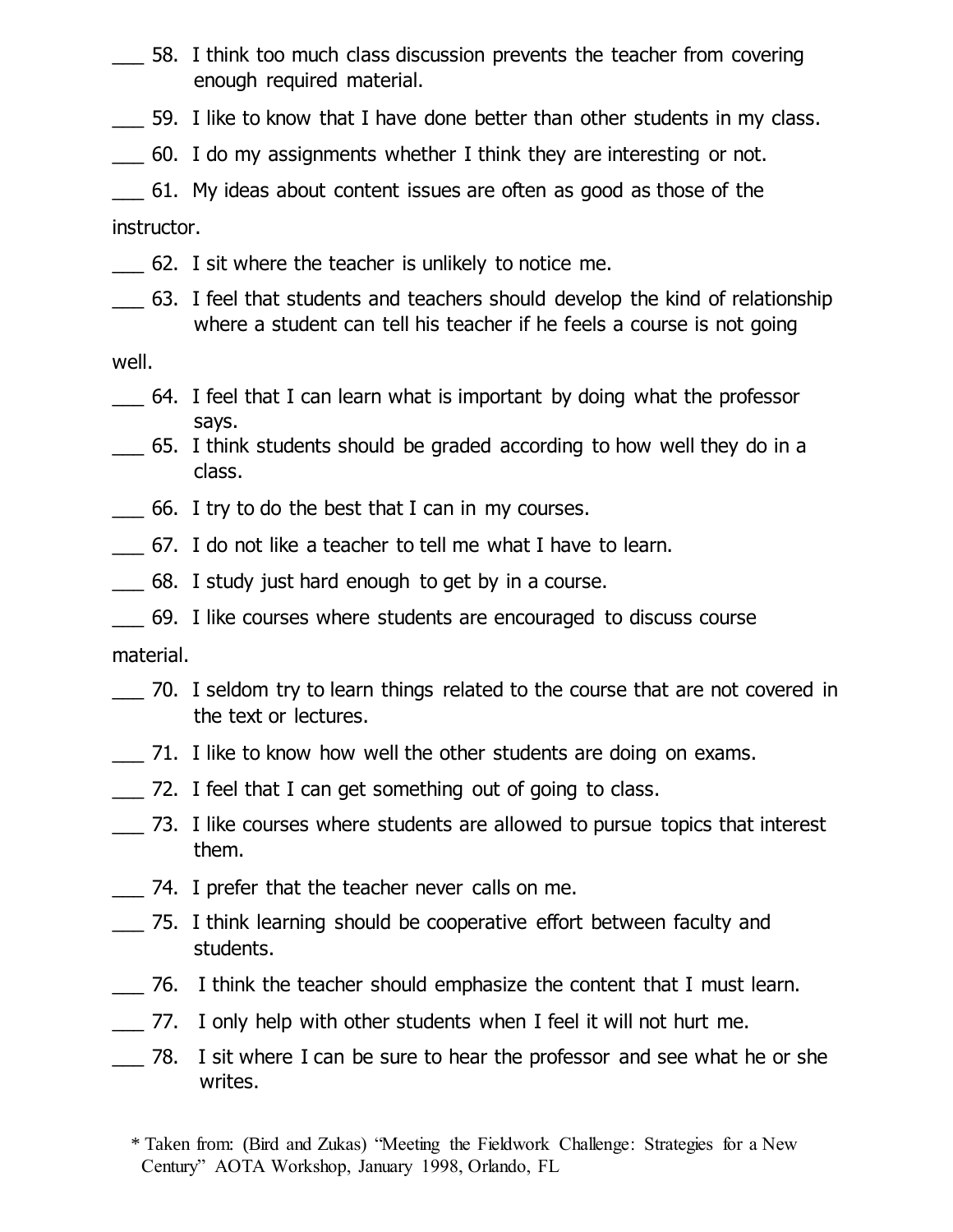\_\_\_ 79. If a topic raised in class interests me, I will go out on my own to find out

more about it.

\_\_\_ 80. I think one of the most important things about a course is how easy it is

for me to get a good grade.

\*Taken from (Bird & Zukas) "Meeting the Fieldwork Challenge: Strategies for a New Century" ACTA Workshop January 1998, Orlando, FL.

Student Learning Styles Questionnaire, cont'd

- 81. I try to help other students when they have a hard time understanding course material.
- 82. I enjoy class sessions that are highly organized.
- 83. I do not like the instructor to deviate from the lectures.
- \_\_\_ 84. I work on reading assignments until I feel I understand the material.
- 85. I have my own ideas about how a course should be run.
- \_\_\_ 86. I feel that school is not relevant to what I want to do when I graduate.
- 87. I feel a responsibility to help other students learn.
- \_\_\_ 88. I try my best to write in my notes everything the teacher says.
- \_\_\_ 89. I try to do assignments better than other students.
- \_\_\_ 90. I do my assignments as soon as possible after assignments are made.

 <sup>\*</sup> Taken from: (Bird and Zukas) "Meeting the Fieldwork Challenge: Strategies for a New Century" AOTA Workshop, January 1998, Orlando, FL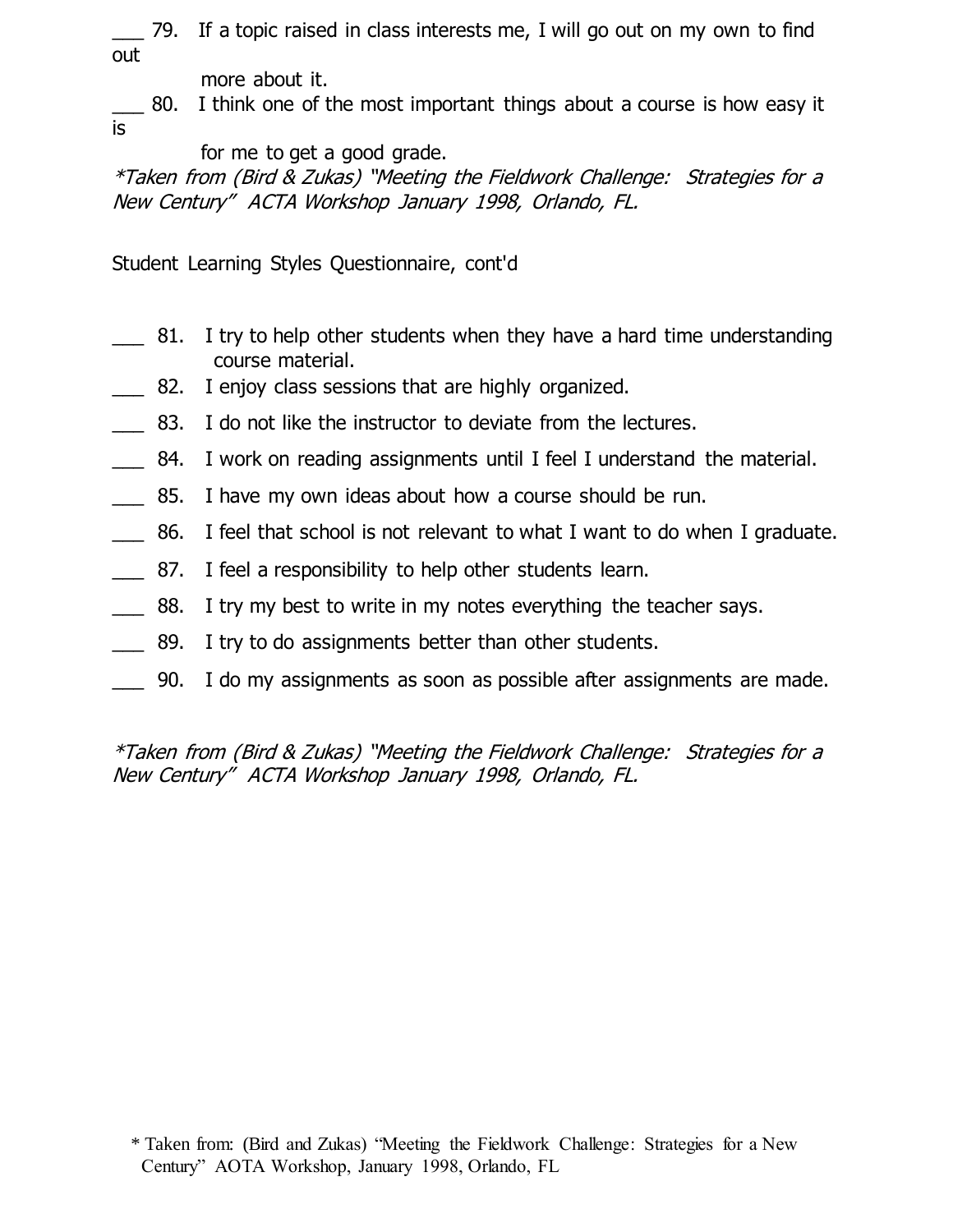#### **SCORE SHEET STUDENT LEARNING STYLES QUESTIONNAIRE: GENERAL FORM**

**Instructions**: The numbers below represent the numbers of the statements in the questionnaire. To the right of each number, place the number (1 to 5) that you assigned it on the questionnaire. Add the numbers in each column. The relative total will indicate your preferred learning style(s) as described on the next page.

| Independent                                      | Avoidant                            | Collaborative                                     |
|--------------------------------------------------|-------------------------------------|---------------------------------------------------|
| $1$ ______                                       |                                     | $\beta$ ______                                    |
| $7$ ______                                       | $8$ _______                         | $9$ _____                                         |
| $13$ <sub>-----</sub>                            | $14$ <sub>-----</sub>               | $15$ <sub>-----</sub>                             |
| $19$ <sub>-----</sub>                            | $20$ <sub>----</sub>                | $21$ <sub>----</sub>                              |
| $25$ <sub>-----</sub>                            | $26$ <sub>-----</sub>               | $27$ <sub>-----</sub>                             |
| $31$ <sub>-----</sub><br>$37$ <sub>-----</sub>   | $32$ _____<br>$38$ <sub>-----</sub> | $33$ <sub>-----</sub><br>$39$ <sub>-----</sub>    |
| $43$ <sub>-----</sub>                            | $44$ <sub>-----</sub>               | $45$ <sub>-----</sub>                             |
| $49$ <sub>-----</sub>                            | $50$ <sub>----</sub>                | $51$ <sub>-----</sub>                             |
| $55$ <sub>-----</sub>                            | $56$ <sub>-----</sub>               | $57$ <sub>----</sub>                              |
| $61$ <sub>-----</sub>                            | $62$ <sub>-----</sub>               | $63$ <sub>-----</sub>                             |
| $67$ <sub>-----</sub>                            | $68$ <sub>-----</sub>               | $69$ <sub>-----</sub>                             |
| $73$ <sub>-----</sub>                            | $74$ <sub>-----</sub>               | $75$ <sub>----</sub>                              |
| $79$ ______                                      | $80$ ______                         | $81$ <sub>-----</sub>                             |
| $85$ <sub>-----</sub>                            | $86$ <sub>-----</sub>               | $85$ <sub>-----</sub>                             |
| $Total$ <sub>_____</sub>                         | $Total$ <sub>_____</sub>            | $Total$ <sub>_____</sub>                          |
|                                                  |                                     |                                                   |
| Dependent                                        | Competitive                         | Participant                                       |
|                                                  |                                     |                                                   |
| $\ensuremath{^{4}}\xspace_{---}$ —<br>$10$ _____ | $5$ ______<br>$11$ <sub>-----</sub> | $6$ ______<br>$12$ <sub>-----</sub>               |
|                                                  | $17$ <sub>-----</sub>               | $18$ <sub>-----</sub>                             |
| $22$ _____                                       | $23$ <sub>----</sub>                | $24$ <sub>-----</sub>                             |
|                                                  | $29$ <sub>----</sub>                | $30$ <sub>-----</sub>                             |
| $34$ ______                                      | $35$ <sub>-----</sub>               |                                                   |
| $40$ $\_$                                        | $41$ <sub>-----</sub>               | $42$ <sub>-----</sub>                             |
| $46$ ______                                      | $47$ <sub>-----</sub>               | $48$ <sub>-----</sub>                             |
| $52$ <sub>-----</sub>                            | $53$ <sub>-----</sub>               | $54$ <sub>-----</sub>                             |
| $58$ _____                                       | $59$ <sub>----</sub>                | $60$ <sub>-----</sub>                             |
| $64$ <sub>-----</sub>                            | $65$ <sub>-----</sub>               | $66$ _____                                        |
| $70$ <sub>-----</sub>                            | $71$ <sub>-----</sub>               | $72$ <sub>----</sub>                              |
| $76$ _____                                       | $83$ <sub>----</sub>                | $78$ <sub>-----</sub><br>$84$ <sub>-----</sub>    |
| $82$ <sub>-----</sub><br>$88$ <sub>-----</sub>   | $89$ <sub>----</sub>                | $90$ <sub>-----</sub><br>$Total$ <sub>-----</sub> |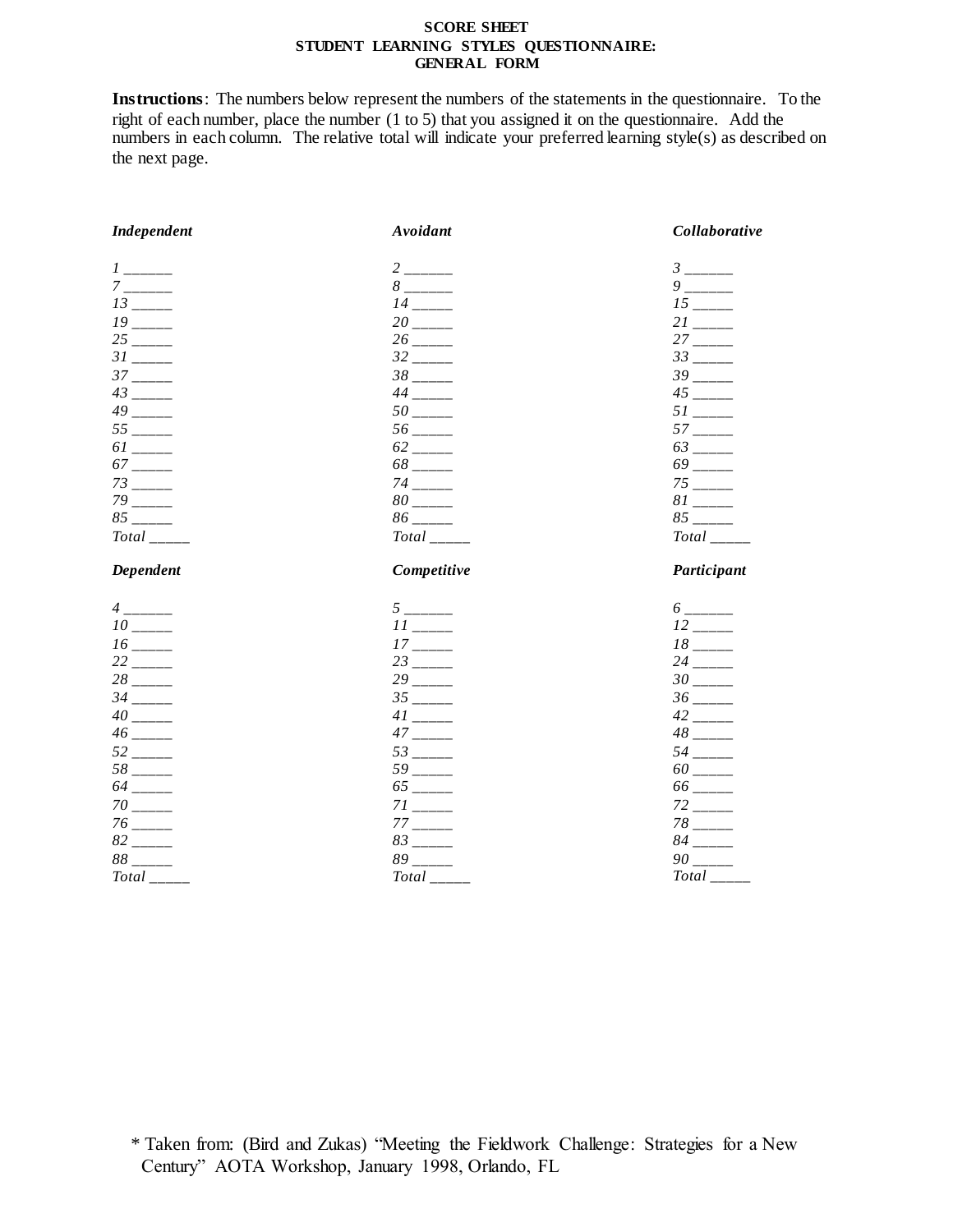#### **Participant's Evaluation**

#### **"Student Supervision: An Introduction."**

**I. Please rate yourself in how well you achieved the objectives in this inservice.**

|    |                                                                                                 | $1 - 2 - 3 - 4 - 5$<br><b>Not well</b><br>very well |
|----|-------------------------------------------------------------------------------------------------|-----------------------------------------------------|
| А. | define the roles of the<br>student and supervisor in<br>the supervisory process                 | $1 - 2 - 3 - 4 - 5$                                 |
| В. | identify and describe your<br>personal teaching style                                           | $1 - 2 - 3 - 4 - 5$                                 |
| C. | identify and describe<br>individual student learning<br>styles and ways to adapt<br>supervision | $1 - 2 - 3 - 4 - 5$                                 |

### **II. Please rate the usefulness of the following in today's inservice.**

|    |                                               | $1 - 2 - 3 - 4 - 5$<br><b>Not useful</b><br>very useful |
|----|-----------------------------------------------|---------------------------------------------------------|
| А. | cut the cake activity                         | $1 - 2 - 3 - 4 - 5$                                     |
| В. | Flip chart - What are our<br>Roles? Activity  | $1 - 2 - 3 - 4 - 5$                                     |
| C. | Teaching Style Assessment<br>Activity/Handout | $1 - 2 - 3 - 4 - 5$                                     |
| D. | Student Learning Style<br>Activity/Handouts   | $1 - 2 - 3 - 4 - 5$                                     |
|    |                                               |                                                         |

\_\_\_\_\_\_\_\_\_\_\_\_\_\_\_\_\_\_\_\_\_\_\_\_\_\_\_\_\_\_\_\_\_\_\_\_\_\_\_\_\_\_\_\_\_\_\_\_\_\_\_\_\_\_\_\_\_\_\_\_\_\_\_\_\_\_

\_\_\_\_\_\_\_\_\_\_\_\_\_\_\_\_\_\_\_\_\_\_\_\_\_\_\_\_\_\_\_\_\_\_\_\_\_\_\_\_\_\_\_\_\_\_\_\_\_\_\_\_\_\_\_\_\_\_\_\_\_\_\_\_\_\_

\_\_\_\_\_\_\_\_\_\_\_\_\_\_\_\_\_\_\_\_\_\_\_\_\_\_\_\_\_\_\_\_\_\_\_\_\_\_\_\_\_\_\_\_\_\_\_\_\_\_\_\_\_\_\_\_\_\_\_\_\_\_\_\_\_\_

What was the most helpful to your learning today?

What was the least helpful to your learning today?

 <sup>\*</sup> Taken from: (Bird and Zukas) "Meeting the Fieldwork Challenge: Strategies for a New Century" AOTA Workshop, January 1998, Orlando, FL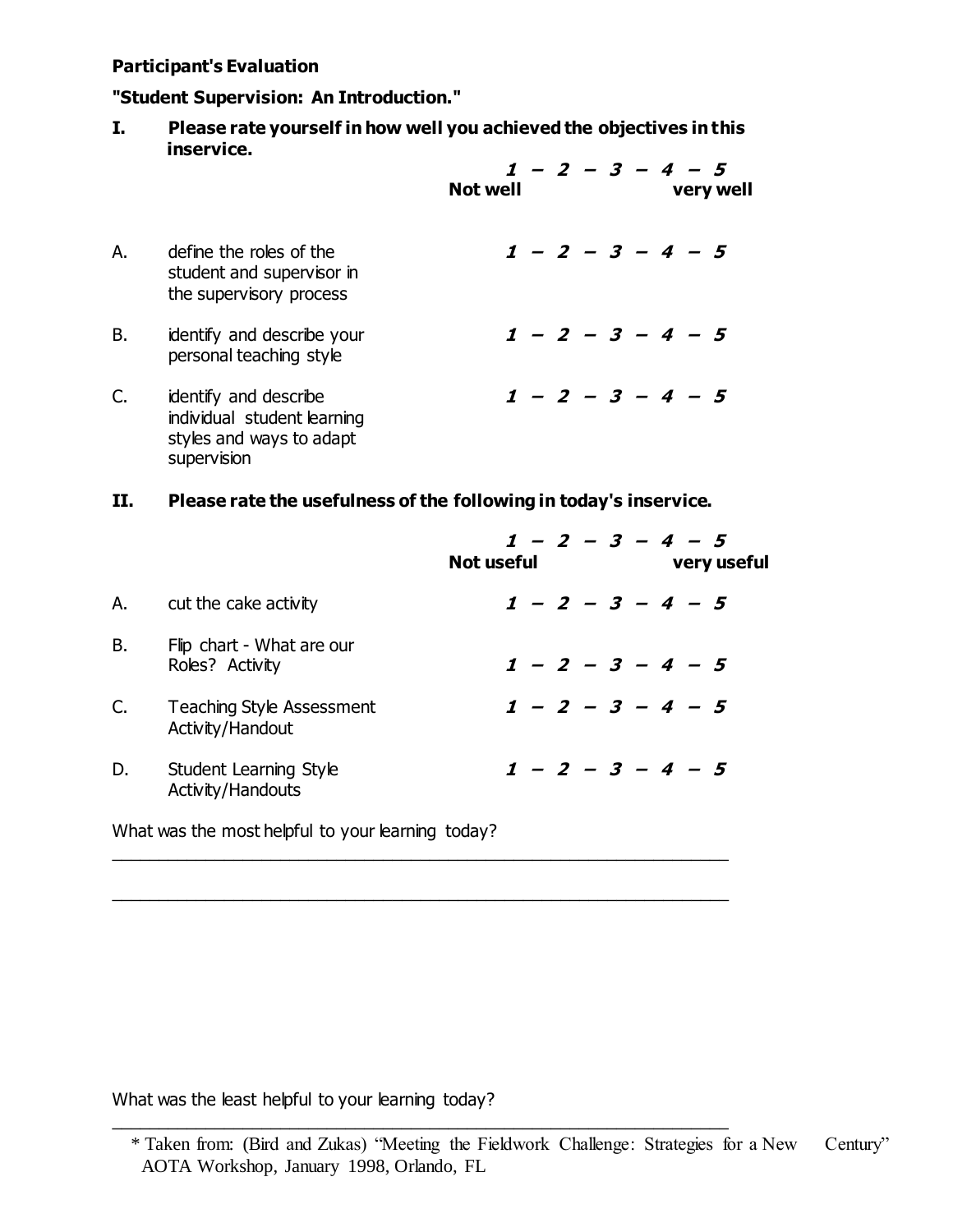Additional Comments:

\_\_\_\_\_\_\_\_\_\_\_\_\_\_\_\_\_\_\_\_\_\_\_\_\_\_\_\_\_\_\_\_\_\_\_\_\_\_\_\_\_\_\_\_\_\_\_\_\_\_\_\_\_\_\_\_\_\_\_\_\_\_\_\_\_\_

\_\_\_\_\_\_\_\_\_\_\_\_\_\_\_\_\_\_\_\_\_\_\_\_\_\_\_\_\_\_\_\_\_\_\_\_\_\_\_\_\_\_\_\_\_\_\_\_\_\_\_\_\_\_\_\_\_\_\_\_\_\_\_\_\_\_

\_\_\_\_\_\_\_\_\_\_\_\_\_\_\_\_\_\_\_\_\_\_\_\_\_\_\_\_\_\_\_\_\_\_\_\_\_\_\_\_\_\_\_\_\_\_\_\_\_\_\_\_\_\_\_\_\_\_\_\_\_\_\_\_\_\_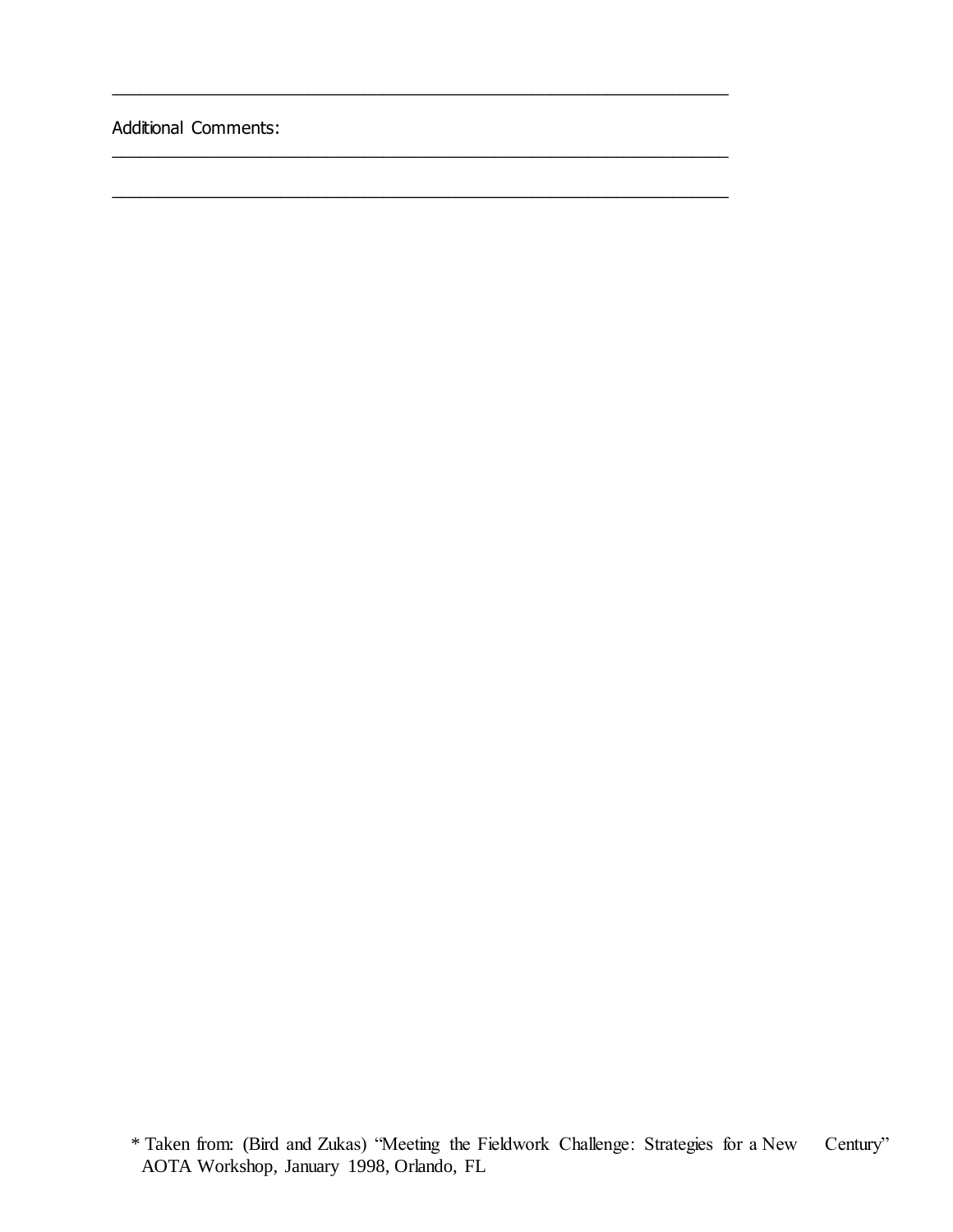# **Participant's Self Assessment**

In order to see if you retained any of the information discussed today, please complete this short assessment. This is not a test but an exercise designed to help you identify topics or areas that you may need to study in greater detail in order to gain a greater understanding of the material. If possible try not to use your notes.

- 1. List 3 roles of the supervisor.
	- a.
	- b.
	- c.
- 2. List 3 roles the supervisor is **not**.
	- a.
	- b.
	- c.
- 3. List 3 roles of the student.
	- a.
	- b.
	- c.
- 4. List 3 roles the student is **not**.
	- a.
	- b.
	- c.
- 5. Identify your own personal teaching style.
- 6. Identify the teaching style that is most in contrast to your preferred style.
- 7. Identify the learning style of your "favorite" student or your own learning style.
- 8. Identify the learning style of your "least favorite" student or someone you've given instruction to or attended class with.
- 9. Describe how you'd adapt your teaching style, to better facilitate someone with the above learning style.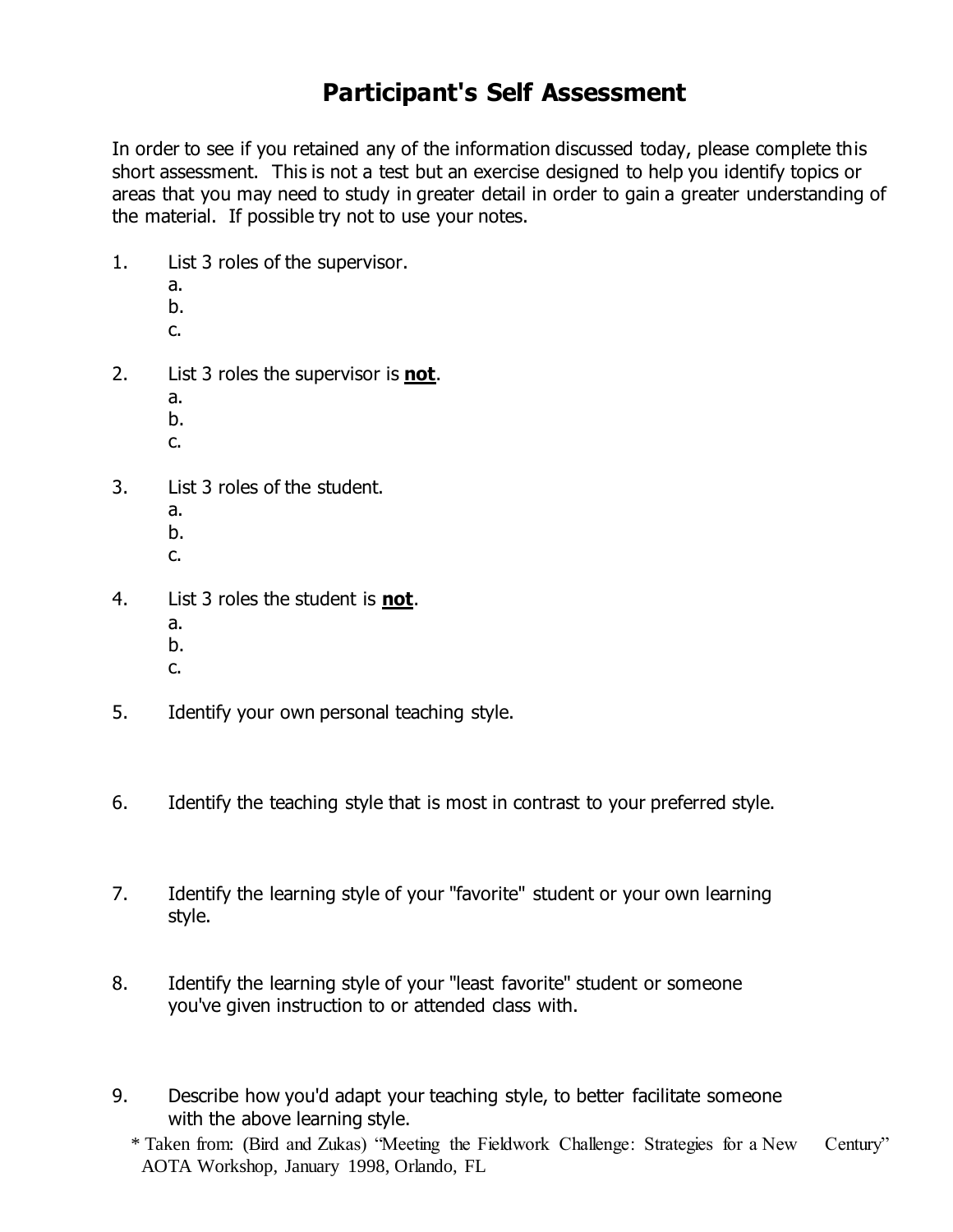## **SUGGESTED PACING OF COTA STUDENT PROGRAM**

### **A. Orientation Phase (2 - 4 days)**

- $\rightarrow$  Student receives tour of placement, and an explanation of philosophy of placement and placement procedures.
- Student receives "in-depth" tour and explanation of OT department including safety aspects and services that impinge directly on OT.
- $\rightarrow$  Student receives time to familiarize self with equipment and media available.
- Student receives explanation of record system and is allowed time to familiarize self with records and related forms used by OT department.
- $\rightarrow$  Student attends lectures and training sessions, reads text and educational materials, and receives instruction on disability, treatment, procedures, etc. relevant to placement.(done throughout fieldwork)

### **B. Initial Phase (1 - 3 weeks)**

- $\rightarrow$  Student assumes responsibility for simple tasks assigned by educator (e.g., transporting client to and from therapy, if appropriate; preparing work area, cleaning up work area.
- $\rightarrow$  Student maintains equipment, materials, and supplies as assigned by educator.
- Student reports relevant observations to educator.
- Educator discusses with student patient disability, patient strengths and weaknesses, treatment goals, techniques for implementation, safety precautions, etc.
- Educator offers constructive feedback and criticism on student's initial performance.
- Educator assigns clients appropriate to a beginning student.

### **C. Mid to Final Phase (3 - 8 weeks)**

- Student can continue activities begun under A and B, as appropriate and can assume more responsibility such as increased case loads, increased responsibility in documentation, treatment planning, assisting with evaluation process, etc.
- $\rightarrow$  Student performs case study, projects, etc. as required by individual facilities.
- \* Taken from: (Bird and Zukas) "Meeting the Fieldwork Challenge: Strategies for a New Century" AOTA Workshop, January 1998, Orlando, FL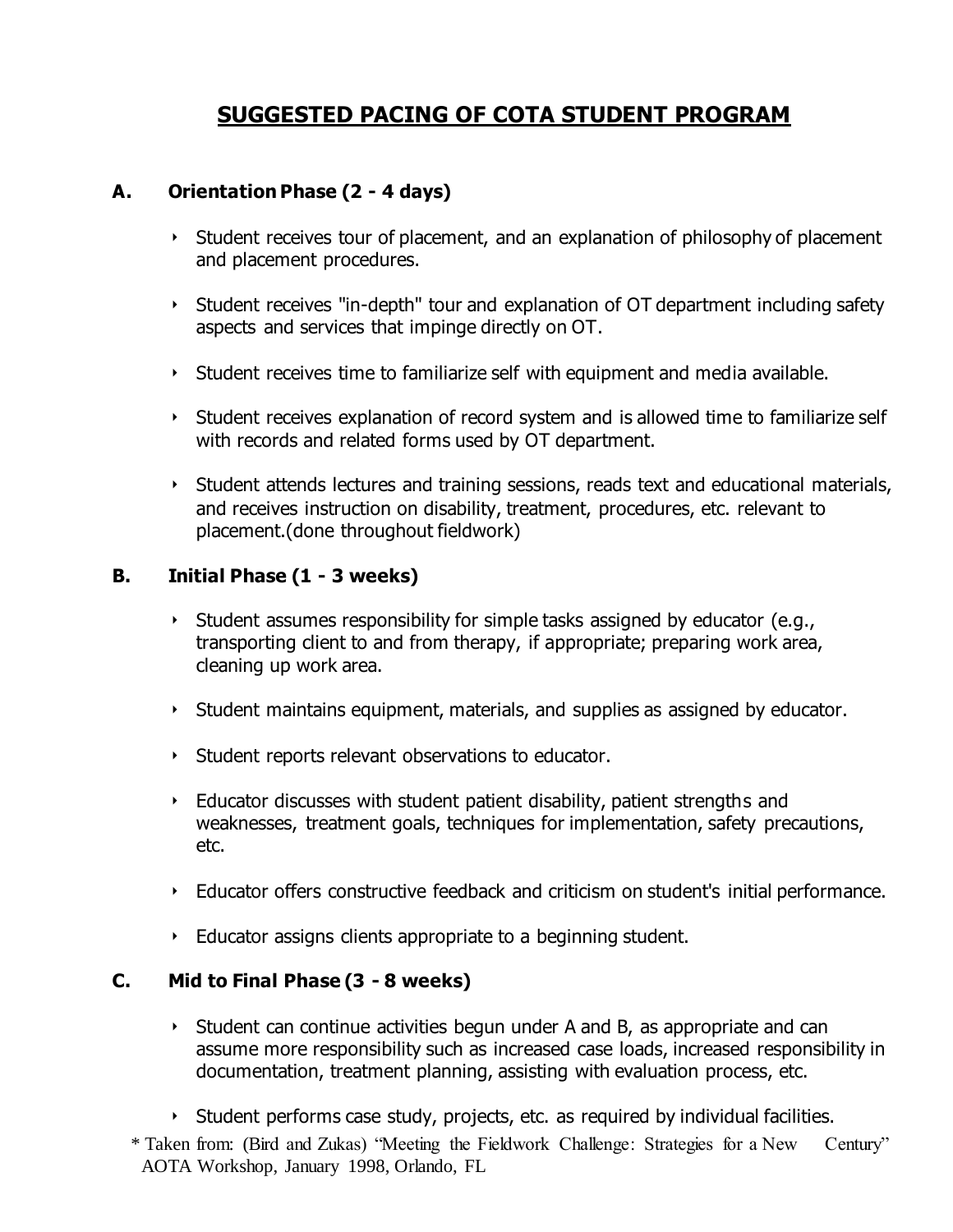# **PREINFORMATION FOR STUDENT**

General information in a student pre-packet may include the following:

- 1. philosophy of placement;
- 2. description of placement;
- 3. transportation services to and within city; bus maps;
- 4. baggage, where it should be sent;
- 5. housing types, cost, laundry facilities, linens furnished?
- 6. parking at placement whether a car is essential at the placement, cost, location;
- 7. student health location and extent of health services, amount and type of health insurance required;
- 8. liability insurance amount required and source
- 9. stipends, grants, and scholarships offered; amount and types of student discounts offered.
- 10. meals location, type, cost, hours;
- 11. recreational programs available to the student at the placement or within the community.
- 12. check-cashing privileges;
- 13. promotional material from the placement;
- 14. other student services and programs offered;
- 15. further learning experiences available surgery observations, self-paced media;
- 16. dress code for placement;
- 17. working hours and procedures for tardiness and absences.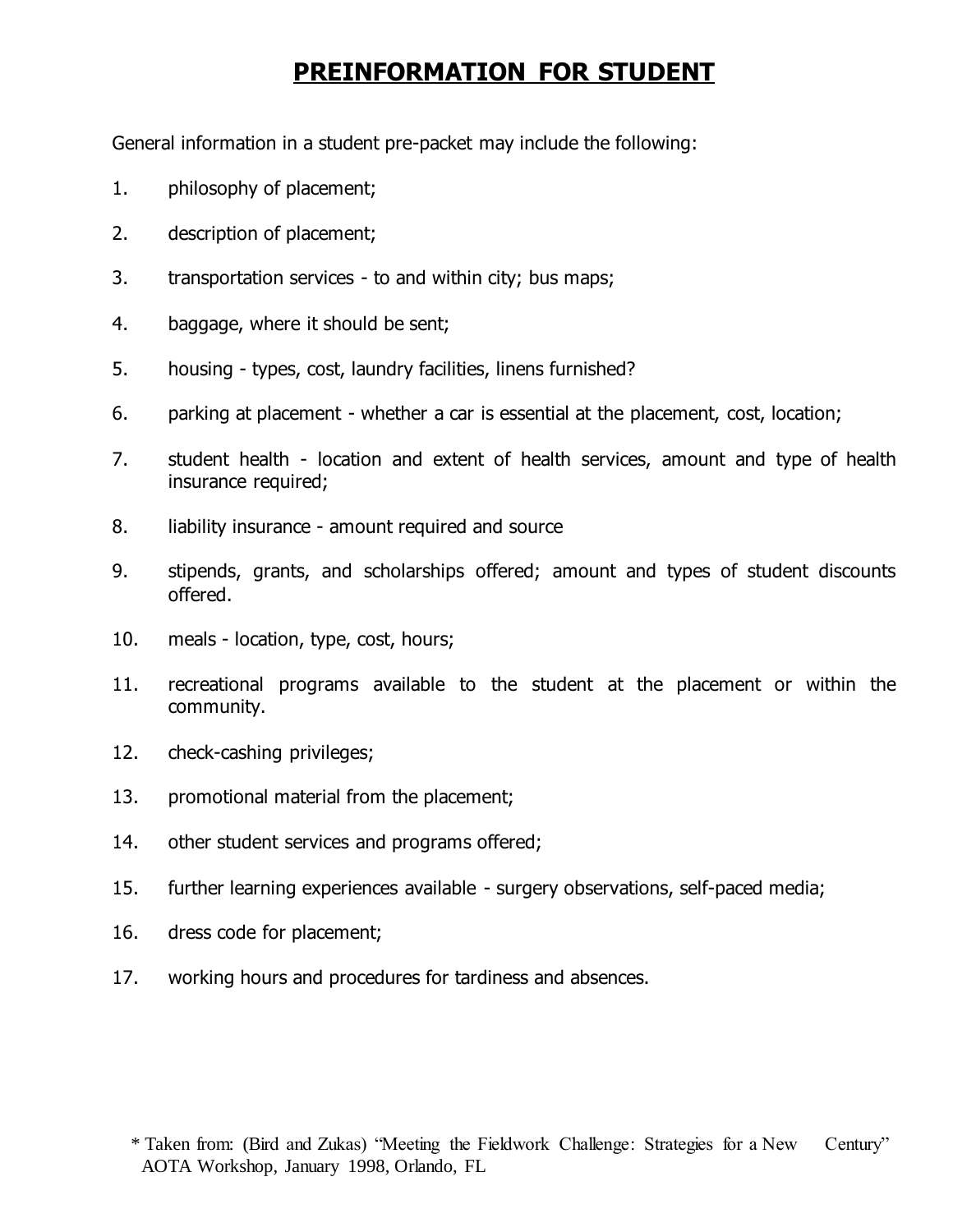# **SAMPLE - OTA LEVEL II OBJECTIVES FOR ADULT/GERIATRIC/PHYSICAL DISABILITIES SETTING**

- 1. The student will demonstrate an understanding of this facility and its treatment philosophy and protocols.
- 2. The student will demonstrate competency of data gathering, chart review and screening protocol.
- 3. The student will utilize oral and written means to express awareness of dysfunction, etiology and the effect on the patient as assigned by supervisor.
- 4. The student will demonstrate professional communication/behavior skills with staff, patients and family.
- 5. The student will demonstrate competency with documentation of the patient's progress as related to evaluation, treatment plan and discharge summary.
- 6. The student will demonstrate the ability to explain the role of occupational therapy personnel in relation to total rehab team.
- 7. The student will demonstrate the ability to interpret evaluation and treatment plan and implementation into treatment sessions under supervision.
- 8. The student will demonstrate competency with medical records, billing procedures and statistics utilized by the occupational therapy department.
- 9. The student will submit satisfactory written documentation to supervisor.
- 10. The student will present one project and/or inservice to facility.

 <sup>\*</sup> Taken from: (Bird and Zukas) "Meeting the Fieldwork Challenge: Strategies for a New Century" AOTA Workshop, January 1998, Orlando, FL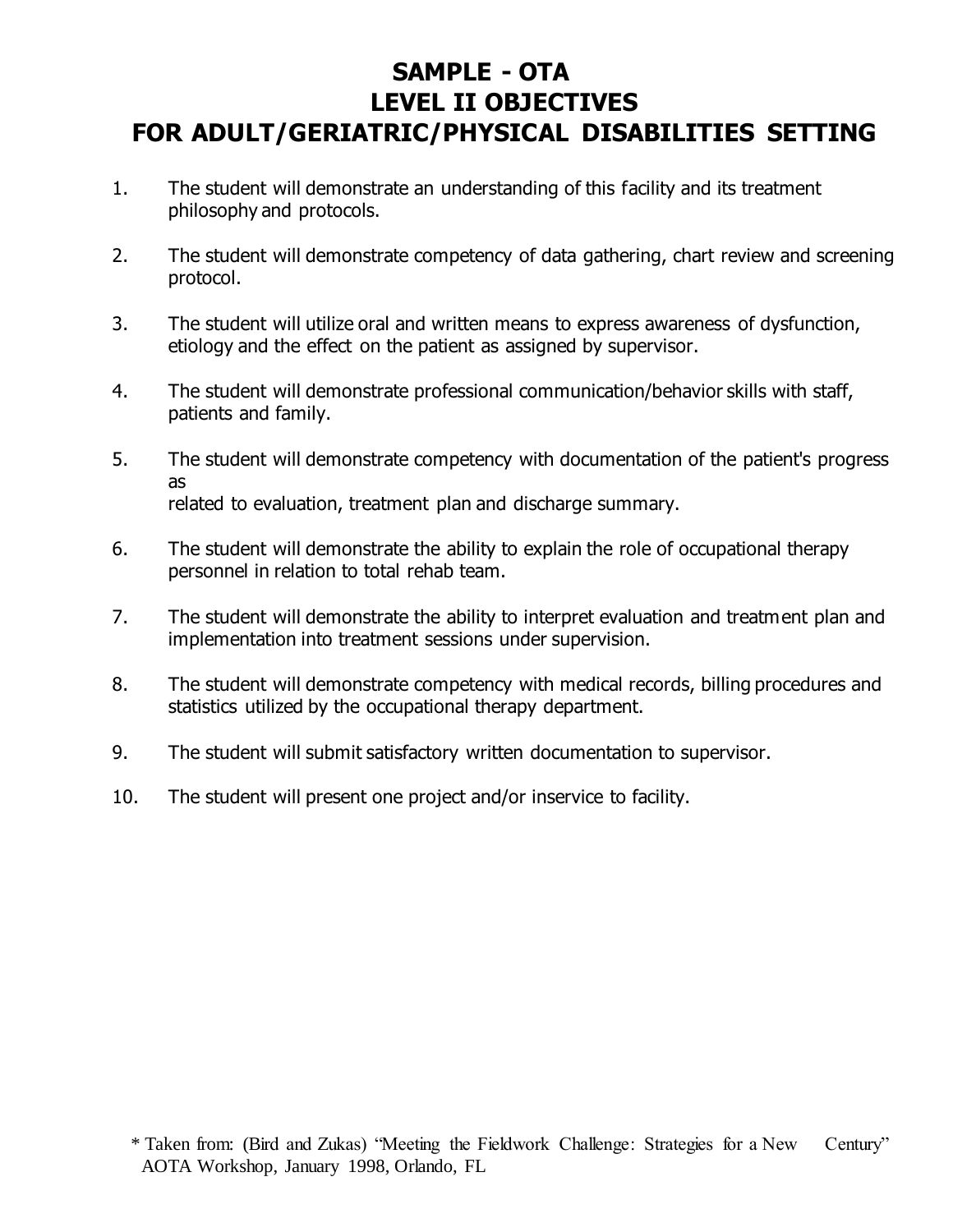# **SAMPLE - CALENDAR FOR OTA'S LEVEL II FIELDWORK IN PHYSICAL DYSFUNCTION SETTING**

### **1. First Week:**

- Orientation modules.
- $\triangleright$  Shadow all acute therapists.
- Familiarize self with hospital environment and O.T. department procedures.

### **2. By end of second Week:**

- $\rightarrow$  Review charts with minimal quidance from supervisor and be able to summarize.
- Assist with 4 6 tx sessions with supervisor, and write observation notes on all patients observed.
- Responsible for choosing activities for one patient according to tx plan and implement them in a session with supervisor.
- I PROM UE.
- Measure AROM UE (goniometer) and identify problem areas.
- Write progress notes on 2 patients with supervision.
- Complete charges and statistics of treatments with daily check by supervisor.
- Review an evaluation and assist in identifying problems and developing goal areas.

### **3. By the end of the Third Week:**

- $\triangleright$  I chart review.
- I in partial ADL assessment.
- Deserve and participate in Total Hip Class.
- Progress notes with moderate assistance.
- Given a tx plan, set tx priorities and identify a variety of appropriate tx activities.
- Caseload of 2-3 patients with minimal supervision.

### **4. By the end of the Fourth Week:**

- Assist with splinting of one patient with supervision.
- Demonstrate understanding of hip/knee protocols and instruct class in adaptive equipment.
- $\rightarrow$  Progress notes with minimal to moderate assistance.
- Identify 2 3 activities for any given problem area.
- $\rightarrow$  Treatment of patients with occasional supervision for implementation.
- Caseload of 3-5 patients.
- \* Taken from: (Bird and Zukas) "Meeting the Fieldwork Challenge: Strategies for a New Century" AOTA Workshop, January 1998, Orlando, FL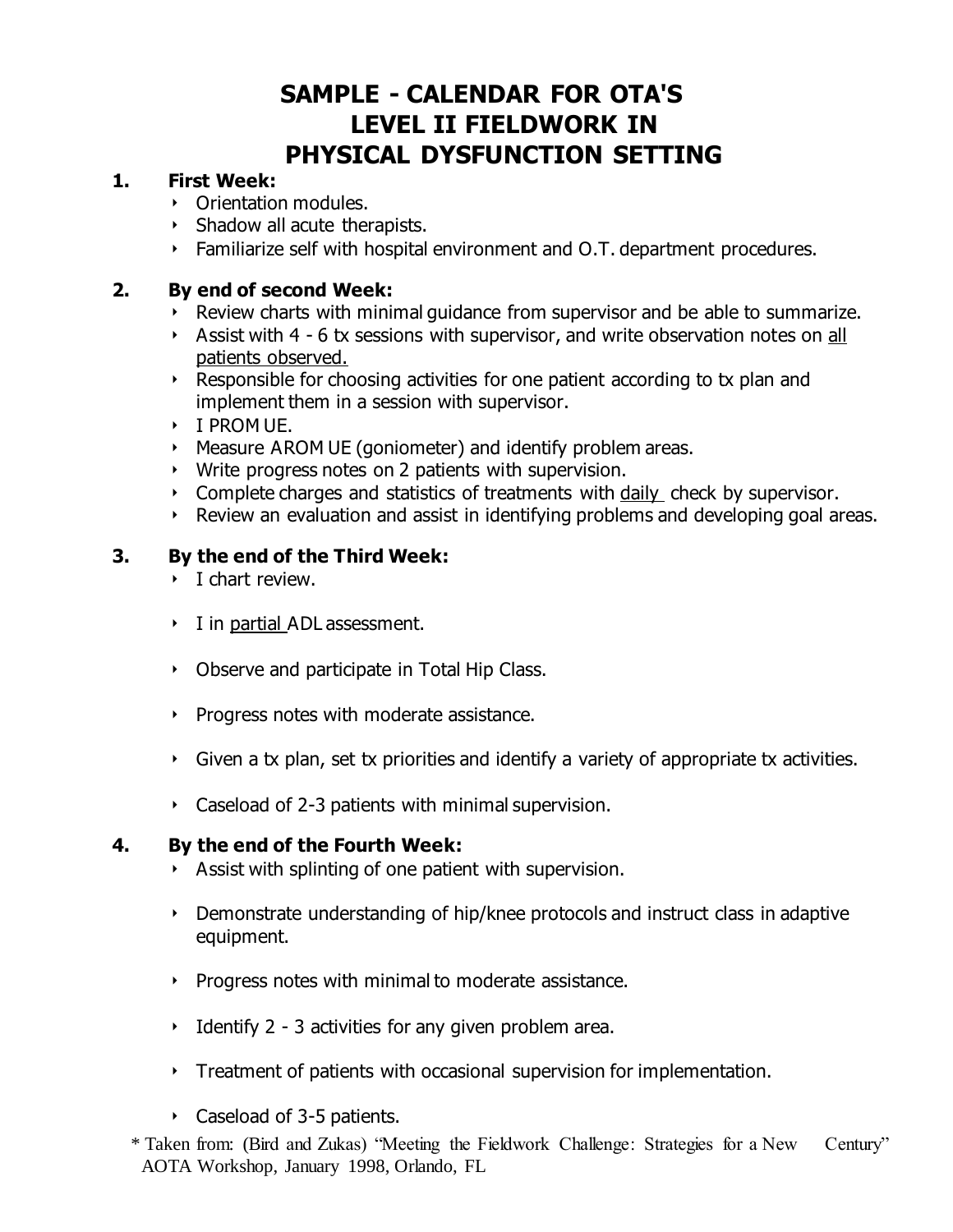### **5. During the Fifth Week:**

- Plan and implement Activity Group independently.
- $\triangleright$  Mid-term evaluation

### **6. By the end of the Sixth Week:**

- I ADL assessment and treatment.
- Responsible for  $3/4$  of hip class and follow-up with supervision needed.
- $\cdot$  I splinting for 1 patient.
- OT process notes with occasional need for guidance or minimal assist.
- Demonstrate ability to verbally report patient progress comprehensively to supervisor, OTR, team.
- Grade activities independently.
- I planning of treatment, implementation, tx.
- Caseload of 4-6 patients, independent management of scheduling.

### **7. By the End of the Affiliation:**

- **I** documentation.
- Conduct Total Hip Class independently including appropriate follow-up treatments.
- Participate responsibly in OTR/COTA communication/supervision/relationship.
- $\cdot$  Full caseload of at least 6-8 patients.
- Satisfactorily meet behavioral objectives of fieldwork site.

Throughout fieldwork, the student is responsible for planning to attend appropriate lectures and meetings as schedule allows; approved by coordinating supervisor.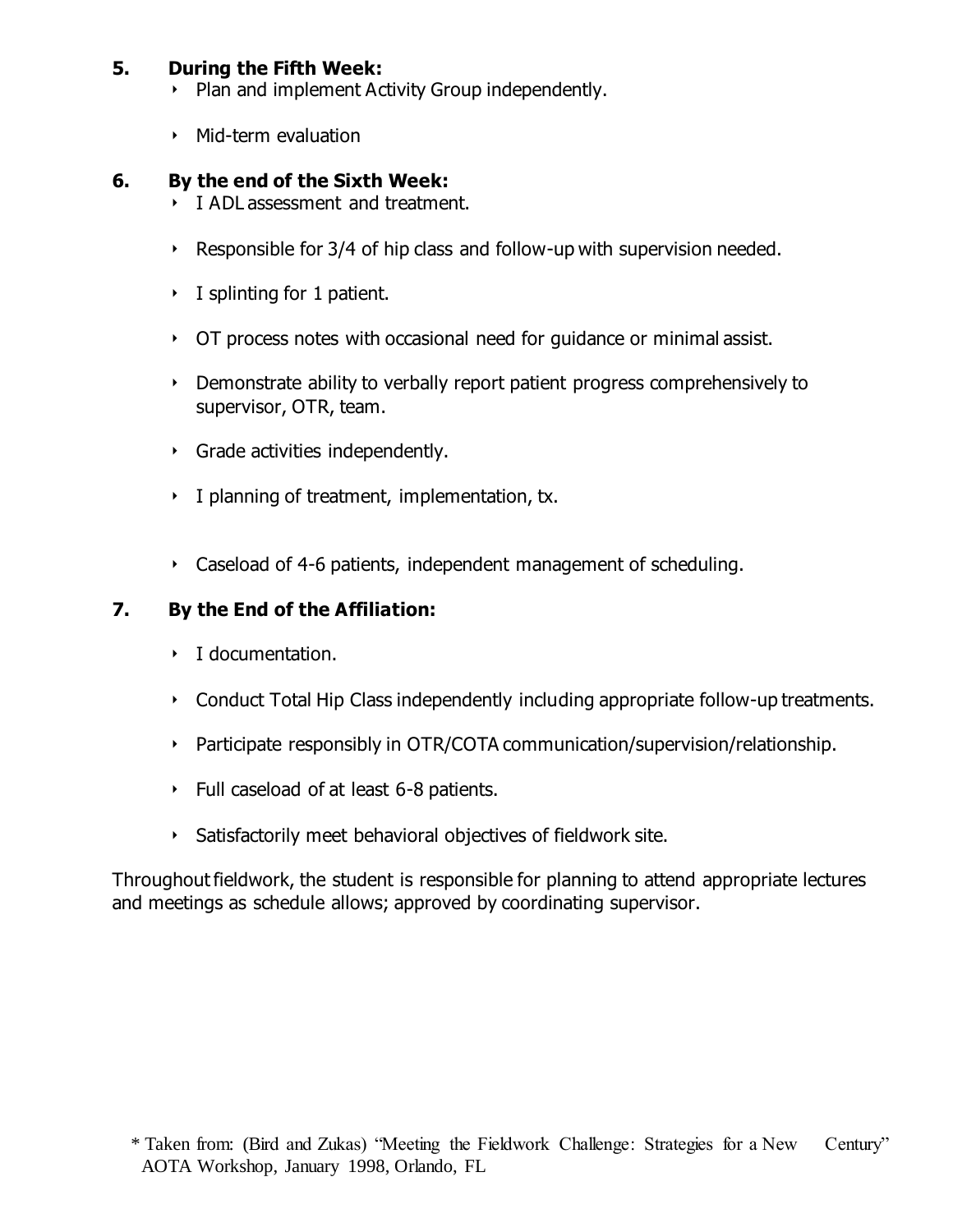# **SUGGESTIONS FOR STUDENT SUPERVISION**

- 1. **Before student arrives formulate a list of learning activities to help achieve fieldwork objectives**. (Fieldwork coordinator will be glad to help) These activities should be in developmental sequence and provide a variety of ways to work through the concepts. Keep this list handy and draw from it during the fieldwork to facilitate the student's learning. For example, to assist in writing SOAP notes, a progression of activities might be:
	- a. Having the student tell you what he or she remembers about what goes into each section, with you filling in the gaps. (Remember, you don't need to teach students what they already know.)
	- b. Provide the student with sample documentation.
	- c. Have the student write a SOAP note on sessions observed early in the fieldwork.
	- d. Have the student critique already written SOAP notes.
	- e. Have the student develop a SOAP note checklist of which basic components need to be included in your facility's documentation. This way the student can check his or her own notes before handing them to you.

### 2. **About a week before your student starts, organize both your and the student's schedules.**

Schedule in the formal supervision meetings. Some supervisors start with four 1/2 hour sessions and 1-hour session per week. Double check to make sure that the clients or groups that the student will be working with are scheduled for both of you. Most students benefit from a more structured schedule in the beginning of fieldwork because they do not realize what they need to know and may not be able to fill open times meaningfully. Some facilities give students a list of tasks or activities that they need to complete independently as a way of complementing their orientation to the facilty and relying less on their supervisor.

- 3. **Get to know the student before they arrive.** Look over the student data form which has information on strengths, weaknesses, learning style, and supervisory needs.
- **4. Develop a rapport with the student in order to establish an open 2-way communication style from the first day.**
	- a. Don't be afraid to let the student know that you will also be learning new skills.

 <sup>\*</sup> Taken from: (Bird and Zukas) "Meeting the Fieldwork Challenge: Strategies for a New Century" AOTA Workshop, January 1998, Orlando, FL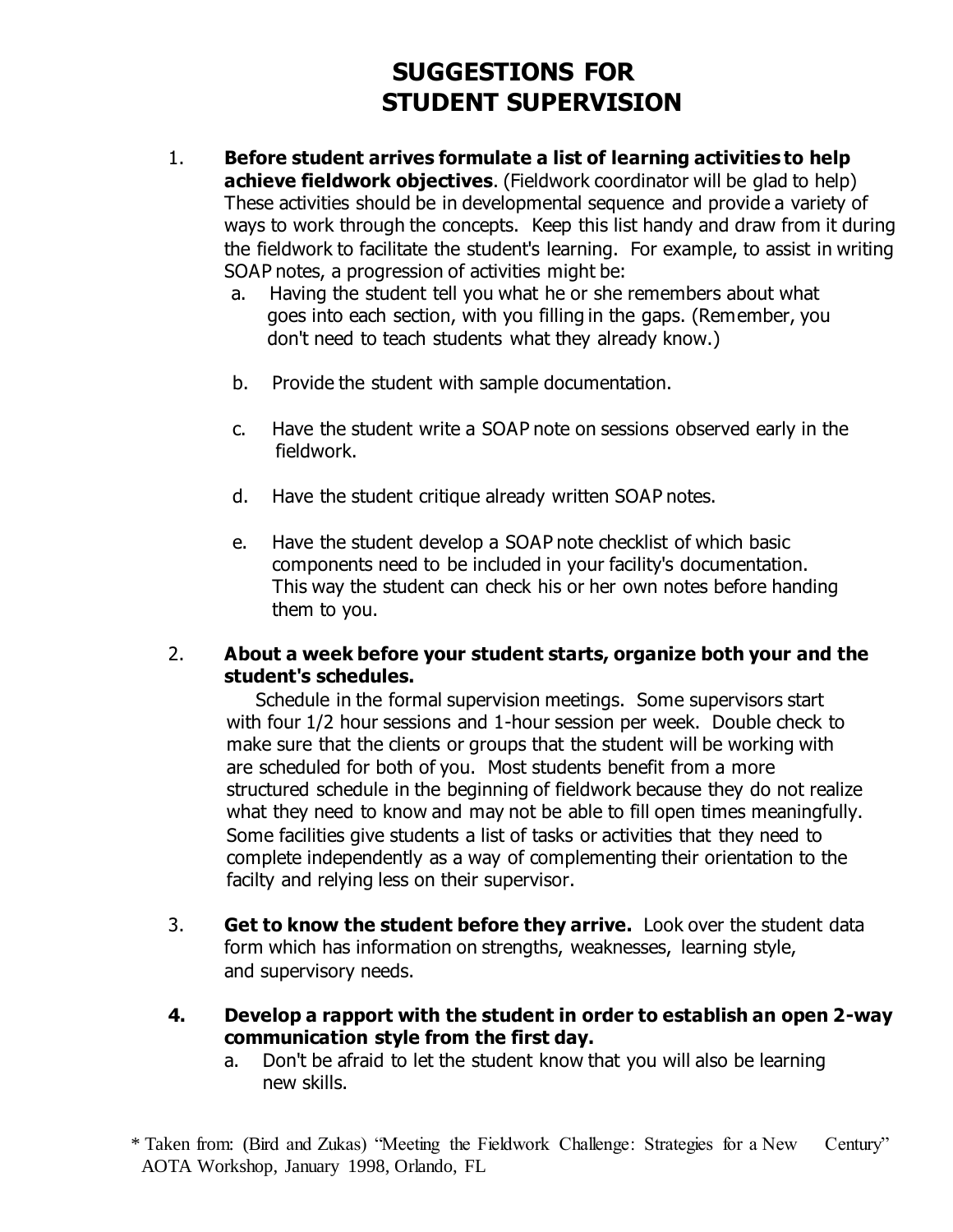b. Find out what part of fieldwork makes them nervous, their interest areas.

### **5. During the first few weeks, evaluate the students general knowledge base.**

 (Refer to MGA - Pre-Fieldwork Clinical Assessment) You can also do this by listening to the depth of questions or by gently questioning in a way that highlights problem-solving abilities. The goal is for you to gauge the level of your instruction to meet the student's level of understanding. Starting at a point that is either below or above the student's understanding will result in time not efficiently spent.

### **6. Encourage Independence.**

 As part of the orientation, have the student go on a scavenger hunt for important information as a fun way to develop independent problem-solving skills. Also, do not feel that you have to have all the answers to your student's questions. Inform students of all the other resources available at your facility. These can include books, training videos, other students, and other staff. Tell students that they need to access these resources first and come to you ready to discuss any remaining questions. This gives you time to focus more on improving the student's clinical reasoning skills. Being able to initiate self-learning is an important professional behavior that will serve students throughout fieldwork and long into their professional lives.

Here are a few other tips to foster independence:

- In medical settings, have students do a medical review on each new diagnosis that they work with. The review should include cause, medical intervention, precautions, medication deficits that usually accompany this diagnosis, and projected areas of occupational therapy evaluation and intervention. This will help students prioritize the evaluation and treatment.
- Have students brainstorm about community services that would benefit the client. They can then start writing or expanding on an existing survey of community services. This activity (a) focuses the student on the community, (b) provides you with insight into how well the student understands the needs of the client population, and (c) gives the student a tool to help with future interventions.
- $\rightarrow$  Have students develop a list of treatment activities. Make it a goal for them to add a new activity each day.
- $\cdot$  Eliminate the need for constant reminders of when certain routine tasks need to be done by having students formulate a client checklist or timeline.
- $\rightarrow$  Have students make an organizing notebook. Put their schedules in the front alongside a daily "to do" list. Each client or group can have its own section.